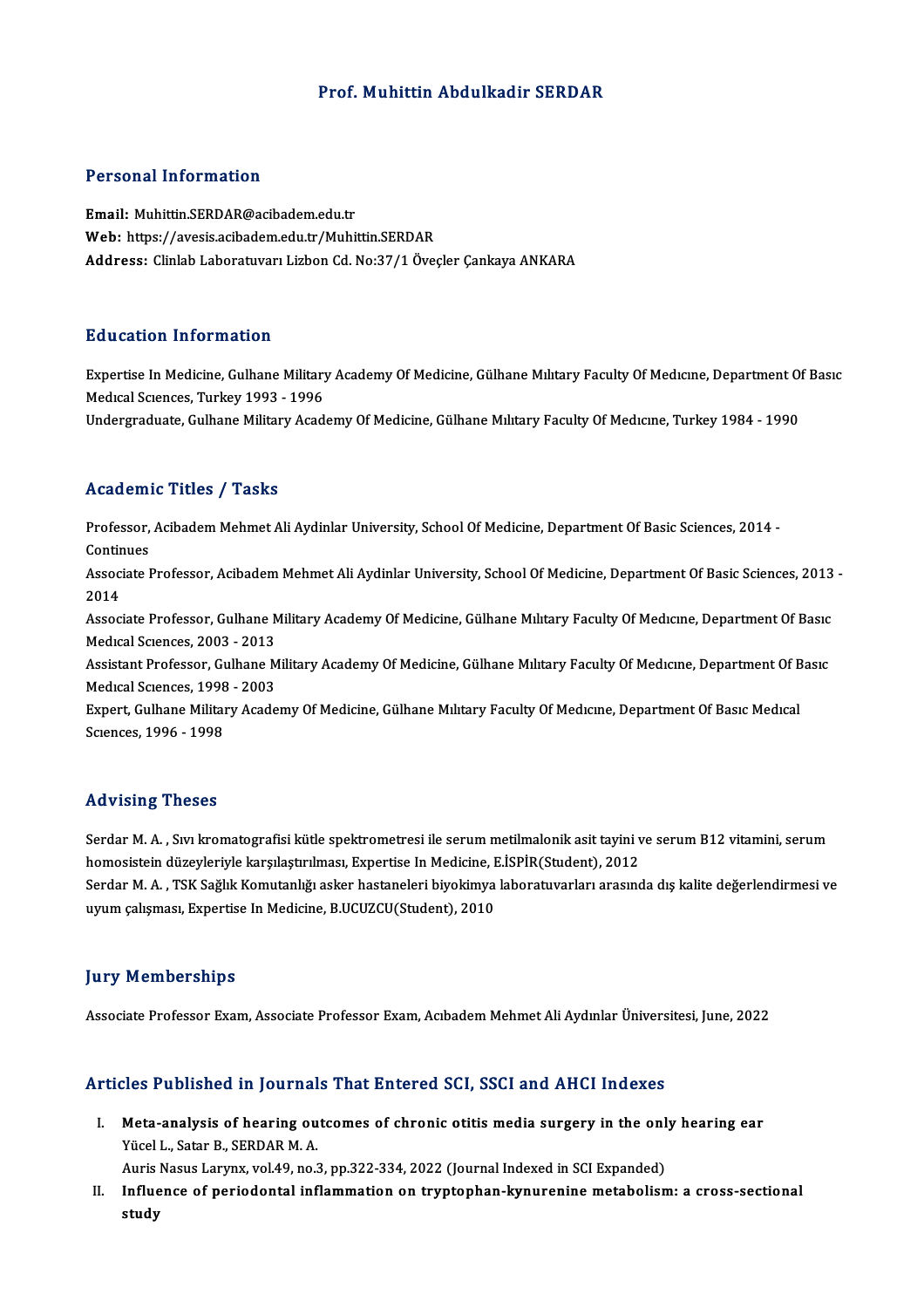KURGAN Ş., ÖNDER C., Balci N., Akdogan N., ALTINGÖZ S. M. , SERDAR M. A. , GÜNHAN M.<br>CLINICAL ORAL INVESTICATIONS, 2022 (Journal Indoved in SCI) KURGAN Ş., ÖNDER C., Balci N., Akdogan N., ALTINGÖZ S. M. , SERI<br>CLINICAL ORAL INVESTIGATIONS, 2022 (Journal Indexed in SCI)<br>Insressed maternal lentin levels may be en indisater of su KURGAN Ş., ÖNDER C., Balci N., Akdogan N., ALTINGÖZ S. M. , SERDAR M. A. , GÜNHAN M.<br>CLINICAL ORAL INVESTIGATIONS, 2022 (Journal Indexed in SCI)<br>III. Increased maternal leptin levels may be an indicator of subclinical hypo

- CLINICAL ORAL INVESTIGATIONS, 2022 (Journal Indexed in SCI)<br>Increased maternal leptin levels may be an indicator of subclinical hypothyroidism in :<br>KARPUZOGLU H., UÇAL Y., Kumru P., Muhcu M., Eroglu M., Serdar M. A. , SERT Increased maternal leptin levels may be an indicator of subclinical hypothyroidism in a<br>KARPUZOGLU H., UÇAL Y., Kumru P., Muhcu M., Eroglu M., Serdar M. A. , SERTESER M., ÖZPINAR A.<br>Journal of medical biochemistry, vol.41, KARPUZOGLU H., UÇAL Y., Kumru P., Muhcu M., Eroglu M., Serdar M. A. , SERTESER M., ÖZPINAR A.<br>Journal of medical biochemistry, vol.41, no.2, pp.156-161, 2022 (Journal Indexed in SCI Expanded)<br>IV. Evaluation of salivary and
- Journal of medical biochemistry, vol.41, no.2, pp.156-161, 2022 (Journal Indexed in SCI Expanded)<br>Evaluation of salivary and serum methylated arginine metabolites and nitric oxide synt<br>advanced periodontitis patients<br>Sengu Evaluation of salivary and serum methylated arginine metaboli<br>advanced periodontitis patients<br>Sengul V., GÜNEY Z., KURGAN Ş., ÖNDER C., SERDAR M. A. , GÜNHAN M.<br>CLINICAL OPAL INVESTICATIONS 2022 (Journal Indoved in SCD

CLINICAL ORAL INVESTIGATIONS, 2022 (Journal Indexed in SCI)

- Sengul V., GÜNEY Z., KURGAN Ş., ÖNDER C., SERDAR M. A., GÜNHAN M.<br>CLINICAL ORAL INVESTIGATIONS, 2022 (Journal Indexed in SCI)<br>V. Kynurenine pathway in Coronavirus disease (COVID-19): Potential role in prognosis<br>Ciban M. DO CLINICAL ORAL INVESTIGATIONS, 2022 (Journal Indexed in SCI)<br>Kynurenine pathway in Coronavirus disease (COVID-19): Potential rol<br>Cihan M., DOĞAN Ö., Ceran Serdar C., Altuncekic Yildirim A., Kurt C., Serdar M. A.<br>JOUPMAL OF Kynurenine pathway in Coronavirus disease (COVID-19): Potential role in progno<br>Cihan M., DOĞAN Ö., Ceran Serdar C., Altuncekic Yildirim A., Kurt C., Serdar M. A.<br>JOURNAL OF CLINICAL LABORATORY ANALYSIS, vol.36, no.3, 2022 Cihan M., DOĞAN Ö., Ceran Serdar C., Altuncekic Yildirim A., Kurt C., Serdar M. A.<br>JOURNAL OF CLINICAL LABORATORY ANALYSIS, vol.36, no.3, 2022 (Journal Indexed in SCI)<br>VI. Comparison of the modified polyacrylamide grad
- JOURNAL OF CLINICAL LABORATORY ANALYSIS, vol.36, no.3, 20:<br>Comparison of the modified polyacrylamide gradient gel<br>liquid chromatography methods in determining LDL size<br>Ciban M. Taukamato H. SERDAR M.A., Esbil M.K. Comparison of the modified polyacrylamide<br>liquid chromatography methods in determin<br>Cihan M., Tsukamoto H., SERDAR M. A. , Erbil M. K.<br>TURKISH JOURNAL OF PIOCHEMISTRY TURK PIVC Cihan M., Tsukamoto H., SERDAR M. A. , Erbil M. K.<br>TURKISH JOURNAL OF BIOCHEMISTRY-TURK BIYOKIMYA DERGISI, 2022 (Journal Indexed in SCI) Cihan M., Tsukamoto H., SERDAR M. A. , Erbil M. K.<br>TURKISH JOURNAL OF BIOCHEMISTRY-TURK BIYOKIMYA DERGISI, 2022 (Journal Indexed in SCI)<br>VII. Zinc protoporphyrin levels in COVID-19 are indicative of iron deficiency and

## TURKISH JOURNAL<br>Zinc protoporph<br>disease severity.<br><sup>Kilongi</sup>' M. Heal <sup>y</sup>. Zinc protoporphyrin levels in COVID-19 are indicative of iron d<br>disease severity.<br>Kilercik M., Ucal Y., Serdar M. A. , Serteser M., Ozpinar A., Schweigert F. J.<br>Ples one vel 17 no 2, 2022 (Journal Indoved in SCL Eunanded). disease severity.<br>Kilercik M., Ucal Y., Serdar M. A. , Serteser M., Ozpinar A., Schweigert F. J.

Kilercik M., Ucal Y., Serdar M. A. , Serteser M., Ozpinar A., Schweigert F. J.<br>PloS one, vol.17, no.2, 2022 (Journal Indexed in SCI Expanded)<br>VIII. THE EFFECT OF RETICULOCYTE HEMOGLOBIN CONTENT ON THE DIAGNOSIS OF IRON DEF PloS one, vol.17, no.2, 2022 (Journal Indexed in SCI Expanded)<br>THE EFFECT OF RETICULOCYTE HEMOGLOBIN CONTENT<br>ANEMIA: A META-ANALYSIS STUDY<br>Kilic M., ÖZPINAR A., SERTESER M., KILERCIK M., SERDAR M. A. THE EFFECT OF RETICULOCYTE HEMOGLOBIN CONTENT<br>ANEMIA: A META-ANALYSIS STUDY<br>Kilic M., ÖZPINAR A., SERTESER M., KILERCIK M., SERDAR M. A.<br>JOUPNAL OF MEDICAL PIOCHEMISTRY vol 41 no 1 nn 1 12 20 ANEMIA: A META-ANALYSIS STUDY<br>Kilic M., ÖZPINAR A., SERTESER M., KILERCIK M., SERDAR M. A.<br>JOURNAL OF MEDICAL BIOCHEMISTRY, vol.41, no.1, pp.1-13, 2022 (Journal Indexed in SCI)<br>Kanna (Lambda light chain tuning in Algheimer

Kilic M., ÖZPINAR A., SERTESER M., KILERCIK M., SERDAR M. A.<br>JOURNAL OF MEDICAL BIOCHEMISTRY, vol.41, no.1, pp.1-13, 202<br>IX. Kappa/Lambda light-chain typing in Alzheimer's Disease.<br>Kava Z.Z. Tuzunar M. B., Sabin B., Alzun JOURNAL OF MEDICAL BIOCHEMISTRY, vol.41, no.1, pp.1-13, 2022 (Journal Indexed in SCI)<br><mark>Kappa/Lambda light-chain typing in Alzheimer's Disease.</mark><br>Kaya Z. Z. , Tuzuner M. B. , Sahin B., Akgun E., Aksungar F., Koca S., Serdar Kappa/Lambda light-chain typing in Alzheimer's Disease.<br>Kaya Z. Z. , Tuzuner M. B. , Sahin B., Akgun E., Aksungar F., Koca S., Serdar M., Sahin S., Cinar N<br>Current Alzheimer research, vol.19, no.1, pp.84-93, 2022 (Journal Kaya Z. Z. , Tuzuner M. B. , Sahin B., Akgun E., Aksungar F., Koca S., Serdar M., Sahin S., Cinar N., Karsidag S., et al.<br>Current Alzheimer research, vol.19, no.1, pp.84-93, 2022 (Journal Indexed in SCI Expanded)<br>X. Biolog

# Current Alzheimer research, vol.19, no.1, pp.84-93, 2022 (Journal Indexed in SCI Expanded)<br>X. Biological variation and reference change value data for serum copper, zinc and selenium in Turkish<br>adult population

BAL C., Erdogan S., Gok G., NURAL C., Ozbek B., Ercan M., SERDAR M. A., EREL Ö.

Turkish Journal of Biochemistry, vol.46, no.5, pp.587-592, 2021 (Journal Indexed in SCI)

## BAL C., Erdogan S., Gok G., NURAL C., Ozbek B., Ercan M., SERDAR M. A. , EREL Ö.<br>Turkish Journal of Biochemistry, vol.46, no.5, pp.587-592, 2021 (Journal Indexed in SCI)<br>XI. Evaluation of optimal urine screening and confir Turkish Journal of Bioch<br><mark>Evaluation of optimal</mark><br>reference laboratory<br>KARAKÜKCÜ C. Cinesi M Evaluation of optimal urine screening and confirmation cu<br>reference laboratory<br>KARAKÜKCÜ Ç., Ciraci M. Z. , Kocer D., Faydali M. Y. , SERDAR M. A.<br>TURKISH JOURNAL OF RIOCHEMISTRY TURK RIVOKIMYA DERCISI

reference laboratory<br>KARAKÜKCÜ Ç., Ciraci M. Z. , Kocer D., Faydali M. Y. , SERDAR M. A.<br>TURKISH JOURNAL OF BIOCHEMISTRY-TURK BIYOKIMYA DERGISI, vol.46, no.5, pp.593-602, 2021 (Journal<br>Indeved in SCL) KARAKÜKCÜ Ç.,<br>TURKISH JOURN<br>Indexed in SCI) TURKISH JOURNAL OF BIOCHEMISTRY-TURK BIYOKIMYA DERGISI, vol.46, no.5, pp<br>Indexed in SCI)<br>XII. A cross-sectional overview of SARS-CoV-2 genome variations in Turkey<br>EDCUNAV K KARA A SERDAR M A AKYÖN VU MAZ V VU MAZ E

## Indexed in SCI)<br>A cross-sectional overview of SARS-CoV-2 genome variation<br>ERGÜNAY K., Kaya M., SERDAR M. A. , AKYÖN YILMAZ Y., YILMAZ E.<br>TURKISH JOURNAL OF RIOCHEMISTRY TURK RIVOKIMYA DERCISL A cross-sectional overview of SARS-CoV-2 genome variations in Turkey<br>ERGÜNAY K., Kaya M., SERDAR M. A. , AKYÖN YILMAZ Y., YILMAZ E.<br>TURKISH JOURNAL OF BIOCHEMISTRY-TURK BIYOKIMYA DERGISI, vol.46, no.5, pp.491-498, 2021 (Jo ERGÜNAY K., Ka<br>TURKISH JOURN<br>Indexed in SCI)<br>Salivary and s TURKISH JOURNAL OF BIOCHEMISTRY-TURK BIYOKIMYA DERGISI, vol.46, no.5, pp.491-498, 2021 (Jo<br>Indexed in SCI)<br>XIII. Salivary and serum oxidative stress biomarkers and advanced glycation end products in<br>nonjodontitic patients

- Indexed in SCI)<br>Salivary and serum oxidative stress biomarkers and advanced glycation end products in<br>periodontitis patients with or without diabetes: A cross-sectional study Salivary and serum oxidative stress biomarkers and advanced glycation end products in<br>periodontitis patients with or without diabetes: A cross-sectional study<br>Altingoz S. M. , KURGAN Ş., ÖNDER C., SERDAR M. A. , ÜNLÜTÜRK U periodontitis patients with or without diabetes: A cross-sectional study<br>Altingoz S. M. , KURGAN Ş., ÖNDER C., SERDAR M. A. , ÜNLÜTÜRK U., Uyanik M., Baskal N., Tatakis<br>Journal of Periodontology, vol.92, no.9, pp.1274-1285 Altingoz S. M., KURGAN Ş., ÖNDER C., SERDAR M. A., ÜNLÜTÜRK U., Uyanik M., Baskal N., Tatakis D. N., GÜNHAN<br>Journal of Periodontology, vol.92, no.9, pp.1274-1285, 2021 (Journal Indexed in SCI Expanded)<br>XIV. A new haematocy
- Journal of Periodontology, vol.92, no.9, pp.1274-1285, 2021 (Journal Indexed in SCI Expanded)<br>A new haematocytometric index: Predicting severity and mortality risk value in COV.<br>Kilercik M., Demirelce Ö., Serdar M. A., Mik A new haematocytometric index: Predicting severity and<br>Kilercik M., Demirelce Ö., Serdar M. A. , Mikailova P., Serteser M.<br>PloS one, vol.16, no.8, 2021 (Journal Indexed in SCI Expanded)<br>Companison of the correlation of var Kilercik M., Demirelce Ö., Serdar M. A. , Mikailova P., Serteser M.<br>PloS one, vol.16, no.8, 2021 (Journal Indexed in SCI Expanded)<br>XV. Comparison of the correlation of various site transcutaneous bilirubin measurements wit
- PloS one, vol.16, no.8, 2021 (Journal Indexed in S<br>Comparison of the correlation of various si<br>bilirubin levels at the end of phototherapy Comparison of the correlation of variou<br>bilirubin levels at the end of photothera<br>Alptekin B., Sarici S.u., Serdar M.A., Altun D.<br>ACTA PAEDIATPICA vel 110 ps 7 pp 2072-2 bilirubin levels at the end of phototherapy<br>Alptekin B., Sarici S. u. , Serdar M. A. , Altun D.<br>ACTA PAEDIATRICA, vol.110, no.7, pp.2072-2073, 2021 (Journal Indexed in SCI)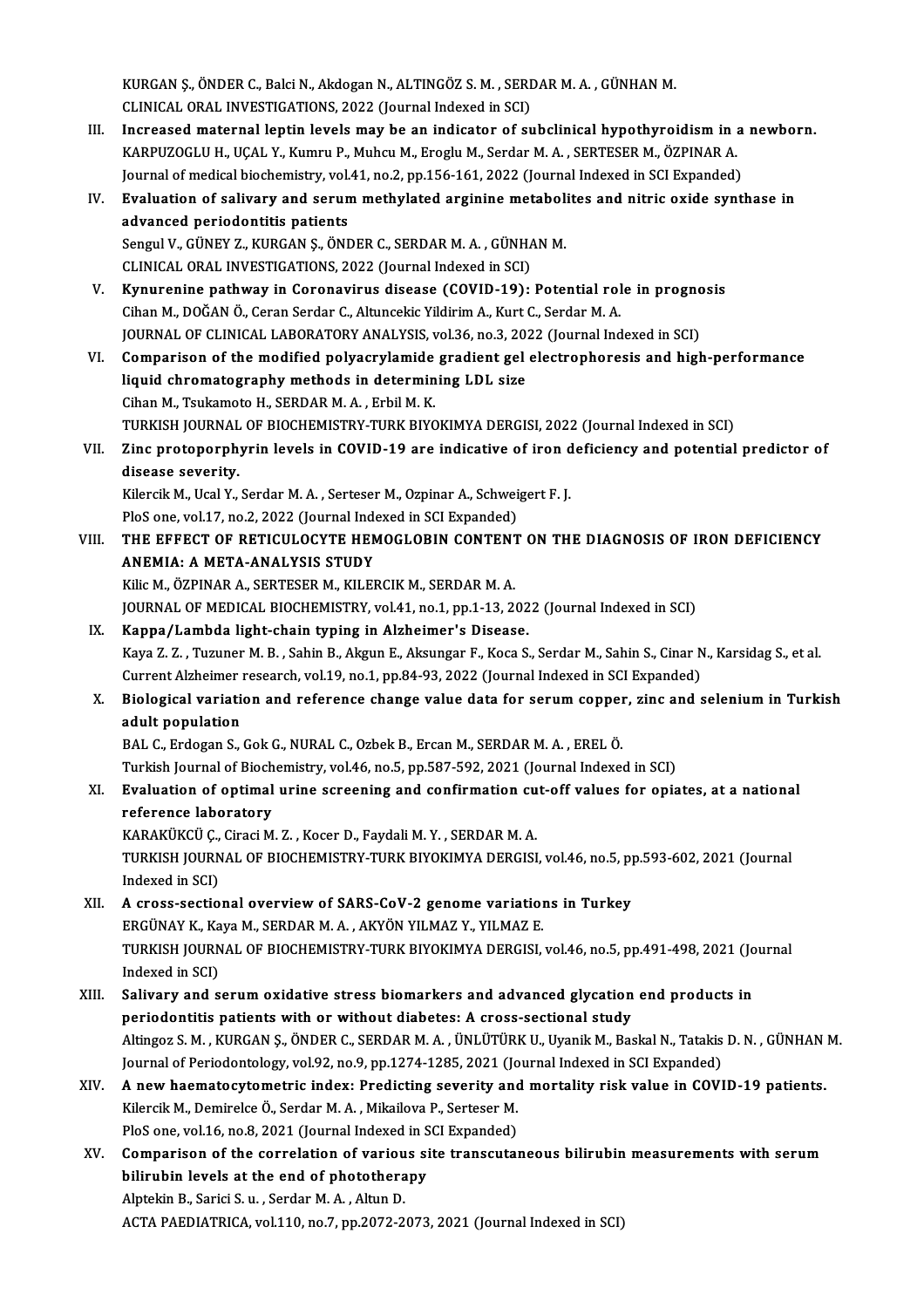| XVI.    | Free amino acid composition of saliva in patients with healthy periodontium and periodontitis                                            |
|---------|------------------------------------------------------------------------------------------------------------------------------------------|
|         | Balci N., KURGAN Ș., Cekici A., Cakir T., SERDAR M. A.                                                                                   |
|         | CLINICAL ORAL INVESTIGATIONS, vol.25, no.6, pp.4175-4183, 2021 (Journal Indexed in SCI)                                                  |
| XVII.   | Potential biomarkers reflecting inflammation in patients with severe periodontitis: Fractalkine                                          |
|         | (CX3CL1) and its receptor (CX3CR1)                                                                                                       |
|         | Balci N., Cekici A., KURGAN Ş., Sahinkaya S., SERDAR M. A.                                                                               |
|         | JOURNAL OF PERIODONTAL RESEARCH, vol.56, no.3, pp.589-596, 2021 (Journal Indexed in SCI)                                                 |
| XVIII.  | Transcutaneous Bilirubin Levels and Risk of Significant Hyperbilirubinemia in Early-Term and Term<br>Newborns                            |
|         | Sarici S. U., Ozcan M., Akpinar M., Altun D., Yasartekin Y., Koklu E., SERDAR M. A., Sarici D.                                           |
|         | JOGNN-JOURNAL OF OBSTETRIC GYNECOLOGIC AND NEONATAL NURSING, vol.50, no.3, pp.307-315, 2021 (Journal<br>Indexed in SCI)                  |
| XIX.    | Truncation limits of patient-based real-time quality control: a new model derived from between-                                          |
|         | subject biological variations                                                                                                            |
|         | Coşkun A., Çavuşoğlu C., Serteser M., Serdar M. A., Kilercik M., Aksungar F., Ünsal İ.                                                   |
|         | CLINICAL CHEMISTRY AND LABORATORY MEDICINE, vol.59, no.4, 2021 (Journal Indexed in SCI)                                                  |
| XX.     | Evaluation of four different HPLC devices for hemoglobinopathy screening                                                                 |
|         | Karadag M. E., Akbulut E. D., Avci E., Oguz E. F., Kader S., Abusoglu G., Serdar M., Yamaz F. M.                                         |
|         | TURKISH JOURNAL OF BIOCHEMISTRY-TURK BIYOKIMYA DERGISI, vol.46, no.1, pp.37-42, 2021 (Journal Indexed                                    |
|         | in SCI)                                                                                                                                  |
| XXI.    | The effects of a novel non-invasive application of platelet-rich fibrin on periodontal clinical                                          |
|         | parameters and gingival crevicular fluid transforming growth factor-beta and collagen-1 levels: A                                        |
|         | randomized controlled clinical study                                                                                                     |
|         | Ozcan E., Saygun I., Kantarci A., Ozarslanturk S., SERDAR M. A., Ozgurtas T.<br>JOURNAL OF PERIODONTOLOGY, 2021 (Journal Indexed in SCI) |
| XXII.   | Sample size, power and effect size revisited: Simplified and practical approachin pre-clinical, clinical                                 |
|         | and laboratory studies                                                                                                                   |
|         | Serdar C. C., Cihan M., Yucel D., SERDAR M. A.                                                                                           |
|         | Biochemia Medica, vol.31, no.1, pp.1-27, 2021 (Journal Indexed in SCI Expanded)                                                          |
| XXIII.  | Endocan (ESM-1) levels in gingival crevicular fluid correlate with ICAM-1 and LFA-1 in periodontitis                                     |
|         | TAYMAN M.A., ÖNDER C., KURGAN Ş., SERDAR M.A., GÜNHAN M.                                                                                 |
|         | Brazilian Oral Research, vol.35, pp.1-9, 2021 (Journal Indexed in SCI)                                                                   |
| XXIV.   | Relationship of periodontitis and edentulism to angiographically diagnosed coronary artery disease:                                      |
|         | A cross-sectional study                                                                                                                  |
|         | Cetin M. B., ÖNDER C., ORHAN K., KUMBASAR S. D., SERDAR M. A., ÜNSAL E.                                                                  |
|         | JOURNAL OF PERIODONTAL RESEARCH, vol.55, no.6, pp.895-904, 2020 (Journal Indexed in SCI)                                                 |
| XXV.    | Differential expression of full-length and NH <sub>2</sub> terminally truncated FAM134B                                                  |
|         | isoforms in normal physiology and cancer.                                                                                                |
|         | Keles U., Iscan E., Yilmaz H. E., Karakulah G., SUNER KARAKÜLAH A., Bal E., Tasdemir N., Cavga A. D., Ekin U., Mutlu                     |
|         | Z, et al.                                                                                                                                |
|         | American journal of physiology. Gastrointestinal and liver physiology, vol.319, no.6, 2020 (Journal Indexed in SCI<br>Expanded)          |
| XXVI.   | Association of maternal serum trace elements with newborn screening-thyroid stimulating hormone                                          |
|         | UÇAL Y., Serdar M. A., Akin-Levi C., Yildirim-Keles Z. Z., Turam C., Kumru P., Muhcu M., Eroglu M., AKSUNGAR F.,                         |
|         | ÖZPINAR A.                                                                                                                               |
|         | TURKISH JOURNAL OF BIOCHEMISTRY-TURK BIYOKIMYA DERGISI, vol.45, no.5, pp.507-514, 2020 (Journal                                          |
|         | Indexed in SCI)                                                                                                                          |
| XXVII.  | COVID-19 laboratory biosafety guide                                                                                                      |
|         | Zengi O., Aykal G., Coskun C., SERDAR M. A., YÜCEL D.                                                                                    |
|         | Turkish Journal of Biochemistry, vol.45, no.4, pp.461-463, 2020 (Journal Indexed in SCI)                                                 |
| XXVIII. | Maternal omega-3 polyunsaturated fatty acids supplementation in pregnancy decreases MMP-1                                                |
|         |                                                                                                                                          |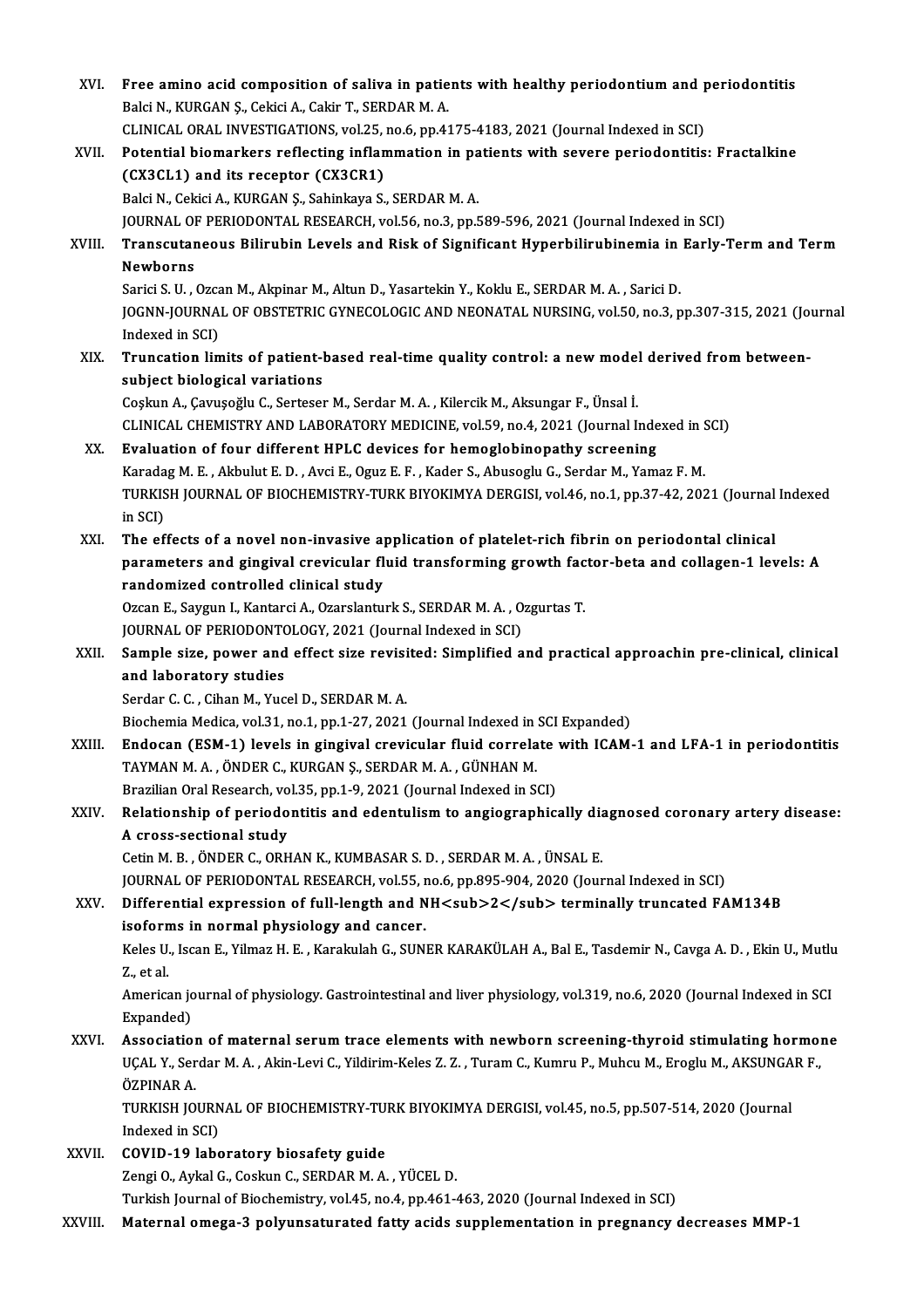|              | levels in breastmilk: a cross-sectional study                                                                            |
|--------------|--------------------------------------------------------------------------------------------------------------------------|
|              | ATAN SAHIN O. N., ÖZPINAR A., Serdar M.                                                                                  |
|              | JOURNAL OF MATERNAL-FETAL & NEONATAL MEDICINE, 2020 (Journal Indexed in SCI)                                             |
| XXIX.        | Investigation of the relationship between cord clamping time and risk of hyperbilirubinemia                              |
|              | Yasartekin Y., Sarici S. U., Ozcan M., Akpinar M., Altun D., Akin A., SERDAR M. A., Sarici D.                            |
|              | TURKISH JOURNAL OF PEDIATRICS, vol.62, no.5, pp.756-762, 2020 (Journal Indexed in SCI)                                   |
| XXX.         | The molecular footprints of COVID-19                                                                                     |
|              | Yilmaz E., AKYÖN YILMAZ Y., Serdar M. A.                                                                                 |
|              | TURKISH JOURNAL OF BIOCHEMISTRY-TURK BIYOKIMYA DERGISI, vol.45, no.3, pp.241-248, 2020 (Journal                          |
|              | Indexed in SCI)                                                                                                          |
| XXXI.        | An Assessment of HbA1c in Diabetes Mellitus and Pre-diabetes Diagnosis: a Multi-centered Data                            |
|              | Mining Study.                                                                                                            |
|              | Serdar M. A., Serteser M., Uçal Y., Karpuzoglu H., Aksungar F., Coşkun A., Kilercik M., Ünsal İ., Özpınar A.             |
|              | Applied biochemistry and biotechnology, vol.190, pp.44-56, 2020 (Journal Indexed in SCI Expanded)                        |
| XXXII.       | Which Markers Should the used for Diagnostic Chronic Lymphocytic Leukemia Immunophenotyping                              |
|              | <b>Scoring System by Flow Cytometry?</b>                                                                                 |
|              | Falay M., Serdar M. A., Dalgali H., Uçar M., Dagdaş S., Özet G.                                                          |
|              | Clinical laboratory, vol.65, 2019 (Journal Indexed in SCI)                                                               |
| XXXIII.      | Determining biological variation of serum parathyroid hormone in healthy adults                                          |
|              | Ercan M., Akbulut E. D., Avci E., Yucel C., Oguz E. F., Turhan T., Serdar M. A.                                          |
|              | BIOCHEMIA MEDICA, vol.29, no.3, 2019 (Journal Indexed in SCI)                                                            |
| <b>XXXIV</b> | A disintegrin-like and metalloproteinase with thrombospondin-1 (ADAMTS-1) levels in gingival                             |
|              | crevicular fluid correlate with vascular endothelial growth factor-A, hypoxia-inducible factor-1                         |
|              | alpha, and clinical parameters in patients with advanced periodontitis                                                   |
|              | TAYMAN M.A., KURGAN S., ÖNDER C., Guney Z., SERDAR M.A., Kantarci A., GÜNHAN M.                                          |
|              | JOURNAL OF PERIODONTOLOGY, vol.90, no.10, pp.1182-1189, 2019 (Journal Indexed in SCI)                                    |
| XXXV.        | Meta-analytic comparison of robotic and transoral laser surgical procedures in supraglottic                              |
|              | carcinoma.                                                                                                               |
|              | Asik M. Satar B. Serdar M. A.                                                                                            |
|              | The Journal of laryngology and otology, vol.133, pp.404-412, 2019 (Journal Indexed in SCI)                               |
| <b>XXXVI</b> | A practical ID-LC-MS/MS method for the most commonly analyzed steroid hormones in clinical                               |
|              | laboratories                                                                                                             |
|              | Yesildal F., Serdar M. A., Ozgurtas T.                                                                                   |
|              | TURKISH JOURNAL OF BIOCHEMISTRY-TURK BIYOKIMYA DERGISI, vol.44, no.2, pp.130-141, 2019 (Journal                          |
|              | Indexed in SCI)                                                                                                          |
| XXXVII.      | Measurement uncertainty in laboratory medicine: the bridge between medical and industrial                                |
|              | metrology                                                                                                                |
|              | COSKUN A., Inal B. B., Serdar M. A.                                                                                      |
|              | TURKISH JOURNAL OF BIOCHEMISTRY-TURK BIYOKIMYA DERGISI, vol.44, no.2, pp.121-125, 2019 (Journal                          |
|              | Indexed in SCI)                                                                                                          |
| XXXVIII.     | National external quality assessment follow-up: 2010-2017 Turkish experience                                             |
|              | Mercan F., SERDAR M. A., Senes M., KONUKOĞLU D., İNAL T. C., ALATAŞ İ. Ö., PINAR A., Savci O., Guven M., Gunduz          |
|              | M, et al.                                                                                                                |
|              | Turkish Journal of Biochemistry, vol.44, no.1, pp.1-8, 2019 (Journal Indexed in SCI Expanded)                            |
| <b>XXXIX</b> | Relationship between red blood cell membrane fatty acid composition and dietary fatty acids level in                     |
|              | obese adolescents with/without metabolic syndrome                                                                        |
|              | Gunes O., Soylu M., Inanc N., Tascilar E., Sertoglu E., Tas A., Serdar M. A., Ozcan O.                                   |
|              | PROGRESS IN NUTRITION, vol.20, no.4, pp.648-658, 2018 (Journal Indexed in SCI)                                           |
| XL.          | Exposure to Perchlorate in Lactating Women and Its Associations With Newborn Thyroid Stimulating                         |
|              | Hormone                                                                                                                  |
|              | Uçal Y., Sahin O. N., Serdar M. A., Blount B., Kumru P., Muhcu M., Eroglu M., Akin-Levi C., Keles Z. Z. Y., Turam C., et |
|              |                                                                                                                          |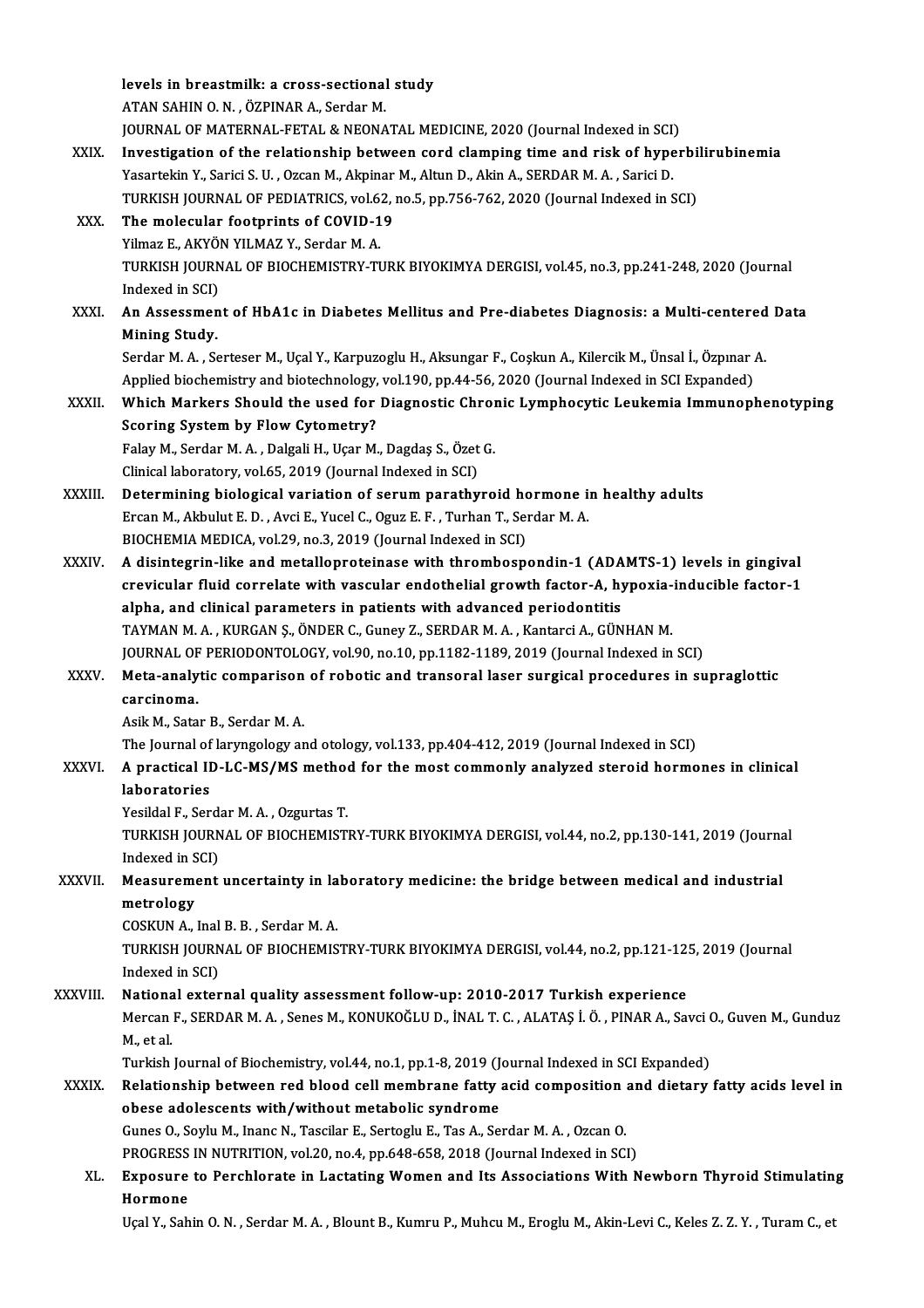al.<br>مع

al.<br>FRONTIERS IN ENDOCRINOLOGY, vol.9, 2018 (Journal Indexed in SCI)<br>Transqutaneous bilinubinometry should be sarried out in now!

al.<br>FRONTIERS IN ENDOCRINOLOGY, vol.9, 2018 (Journal Indexed in SCI)<br>XLI. Transcutaneous bilirubinometry should be carried out in newborn infants at least seven hours after<br>phototherapy finishes FRONTIERS IN ENDOCRIN<br>Transcutaneous bilirul<br>phototherapy finishes Transcutaneous bilirubinometry should be carried out in newborn infants at least sever<br>phototherapy finishes<br>Akin A., Sarici S. U. , Ozcan M., Akpinar M., ALTUN BİNGÖL D., Yasartekin Y., SERDAR M. A. , Sarici D.<br>ACTA BAEDI

phototherapy finishes<br>Akin A., Sarici S. U. , Ozcan M., Akpinar M., ALTUN BİNGÖL D., Yasartekin Y., SERD*l*<br>ACTA PAEDIATRICA, vol.107, no.6, pp.1100-1101, 2018 (Journal Indexed in SCI)<br>Vitamin D. Javak, and parathyroid bor

Akin A., Sarici S. U. , Ozcan M., Akpinar M., ALTUN BINGÖL D., Yasartekin Y., SERDAR M. A. , Sarici D.<br>ACTA PAEDIATRICA, vol.107, no.6, pp.1100-1101, 2018 (Journal Indexed in SCI)<br>XLII. Vitamin D levels and parathyroid ACTA PAEDIATRICA,<br>Vitamin D levels and<br>data mining study<br>Sabin O N Sardar M Vitamin D levels and parathyroid hormone variation<br>data mining study<br>Sahin O.N., Serdar M.A., Serteser M., Unsal I., Özpınar A.<br>ITALIAN JOURNAL OF REDIATRICS .val.44, 2019 (Journal

data mining study<br>Sahin O. N. , Serdar M. A. , Serteser M., Unsal I., Özpınar A.<br>ITALIAN JOURNAL OF PEDIATRICS, vol.44, 2018 (Journal Indexed in SCI)<br>Effect of smoking on saliyary free amine asid levels Sahin O. N., Serdar M. A., Serteser M., Unsal I., Özpinar A.<br>ITALIAN JOURNAL OF PEDIATRICS, vol.44, 2018 (Journal In<br>XLIII. Effect of smoking on salivary free amino acid levels<br>Tes D. ÖNDER C. KURCAN S. Mammaday C. SERDAR

- ITALIAN JOURNAL OF PEDIATRICS, vol.44, 2018 (Journal In<br>Effect of smoking on salivary free amino acid levels<br>Tas D., ÖNDER C., KURGAN Ş., Mammadov C., SERDAR M. A.<br>TORACCO INDUCED DISEASES vol.16, np.20, 2018 (Journal Effect of smoking on salivary free amino acid levels<br>Tas D., ÖNDER C., KURGAN Ş., Mammadov C., SERDAR M. A.<br>TOBACCO INDUCED DISEASES, vol.16, pp.20, 2018 (Journal Indexed in SCI)
- Tas D., ÖNDER C., KURGAN Ş., Mammadov C., SERDAR M. A.<br>TOBACCO INDUCED DISEASES, vol.16, pp.20, 2018 (Journal Indexed in SCI)<br>XLIV. Changes in Proinflammatory Cytokines in the Cochlea in Relation to Hearing Thresholds TOBACCO INDU<br>Changes in Pr<br>Exposed Rats<br>Arclan H H So Changes in Proinflammatory Cytokines<br>Exposed Rats<br>Arslan H. H. , Satar B., Serdar M. A. , Yilmaz E.<br>JOUPNAL OF INTERNATIONAL ADVANCED O Exposed Rats<br>Arslan H. H. , Satar B., Serdar M. A. , Yilmaz E.<br>JOURNAL OF INTERNATIONAL ADVANCED OTOLOGY, vol.13, no.3, pp.308-312, 2017 (Journal Indexed in SCI)

XLV. Evaluation of aortic intima-media thickness in newborns with Down syndrome. JOURNAL OF INTERNATIONAL ADVANCED OTOLOGY, vol.13, no.3, pp.308-312, 2017 (Journal Indexed in SCI)<br><mark>Evaluation of aortic intima-media thickness in newborns with Down syndrome.</mark><br>Sarici D., Kurtoglu S., Sarici S. U. , Yikilm Ev<br>Sa<br>A. Sarici D., Kurtoglu S., Sarici S. U. , Yikilmaz A., Akin M. A. , GÜNEŞ T., ÖZTÜRK M. A. , Narin N., DÜNDAR M., Serdar M.<br>A.<br>Advances in clinical and experimental medicine : official organ Wroclaw Medical University, vol.26

A.<br>Advances in clinical and experimental medicine : official organ Wroclaw Medical University, vol.26, no.8, pp.1253-<br>1256, 2017 (Journal Indexed in SCI) Advances in clinical and experimental medicine : official organ Wroclaw Medical University, vol.26, no.8, pp.1253-<br>1256, 2017 (Journal Indexed in SCI)<br>XLVI. Dietary supplementation with low-dose omega-3 fatty acids reduces

1256, 2017 (Journal Indexed in SCI)<br>Dietary supplementation with low-dose omega-3 fatty acids reduces salivary tumor necro:<br>alpha levels in patients with chronic periodontitis: a randomized controlled clinical study Dietary supplementation with low-dose omega-<br>alpha levels in patients with chronic periodont<br>Keskiner I., Saygun I., Bal V., Serdar M. A. , Kantarci A.<br>JOUPMAL OF PERJODONTAL PESEARCH VOLE2, DO 4. alpha levels in patients with chronic periodontitis: a randomized controlled clinical study Keskiner I., Saygun I., Bal V., Serdar M. A., Kantarci A.

JOURNAL OF PERIODONTAL RESEARCH, vol.52, no.4, pp.695-703, 2017 (Journal Indexed in SCI)

- XLVII. Impact of non-surgical periodontal therapy on saliva and serum levels of markers of oxidative stress<br>ÖNDER C., KURGAN Ş., ALTINGÖZ S. M., BAĞIŞ N., Uyanık M., SERDAR M. A., Kantarcı A., GÜNHAN M. Clinical Oral Investigations, vol.21, no.6, pp.1961-1969, 2017 (Journal Indexed in SCI) ÖNDER C., KURGAN Ş., ALTINGÖZ S. M. , BAĞIŞ N., Uyanık M., SERDAR M. A. , Kantarcı A., GÜNHAN M.<br>Clinical Oral Investigations, vol.21, no.6, pp.1961-1969, 2017 (Journal Indexed in SCI)<br>XLVIII. Gingival crevicular fluid tis
- Clinical Oral Investigations, vol.21, no.6, pp.1961-1969, 2017 (Journal Indexed in SCI)<br>Gingival crevicular fluid tissue/blood vessel-type plasminogen activator and plasminogen activator<br>inhibitor-2 levels in patients with Gingival crevicular fluid tissue/blood vessel-type plasminogen activator and plasminogen ac<br>inhibitor-2 levels in patients with rheumatoid arthritis: effects of nonsurgical periodontal th<br>Kurgan S., Onder C., Balci N., FEN inhibitor-2 levels in patients with rheumatoid arthritis: effects of nonsurgical periode<br>Kurgan S., Onder C., Balci N., FENTOĞLU Ö., ESER F., Balseven M., SERDAR M. A. , Tatakis D. N. , Gu<br>JOURNAL OF PERIODONTAL RESEARCH, Kurgan S., Onder C., Balci N., FENTOĞLU Ö., ESER F., Balseven M., SERDAR M. A., Tatakis D. N., Gunhan M.<br>JOURNAL OF PERIODONTAL RESEARCH, vol.52, no.3, pp.574-581, 2017 (Journal Indexed in SCI)<br>XLIX. A Simple and Easy Proc
- JOURNAL OF PERIODONTAL RESEARCH, vol.52, no.3, pp.574-581, 2017 (Journal Indexed in SCI)<br>A Simple and Easy Process for the Determination of Estimated Plasma Glucose Level<br>Presenting to Hospital: An Example of Multicentric A Simple and Easy Process for the Determination of Estimated Plasma Gluco:<br>Presenting to Hospital: An Example of Multicentric Data Mining<br>Serdar M. A. , Koldas M., Serteser M., Akin O., Sonmez C., Gülbahar Ö., Akbiyik F., Presenting to Hospital: An Example of Multicentric Data Mining<br>Serdar M. A., Koldas M., Serteser M., Akin O., Sonmez C., Gülbahar Ö., Akb<br>JALA, vol.21, no.6, pp.794-798, 2016 (Journal Indexed in SCI) Serdar M. A., Koldas M., Serteser M., Akin O., Sonmez C., Gülbahar Ö., Akbiyik F., Unsal I.<br>JALA, vol.21, no.6, pp.794-798, 2016 (Journal Indexed in SCI)<br>L. The effects of periodontal therapy on gingival crevicular fluid m
	- JALA, vol.21, no.6, pp.794-798, 2016 (Journal Indexed in SCI)<br>The effects of periodontal therapy on gingival crevicular fluid matrix metallopro<br>interleukin-6 and prostaglandin E-2 levels in patients with rheumatoid arthrit The effects of periodontal therapy on gingival crevicular fluid matrix met<br>interleukin-6 and prostaglandin E-2 levels in patients with rheumatoid ar<br>Kurgan S., FENTOĞLU Ö., Onder C., SERDAR M. A. , Eser F., Tatakis D. N. , interleukin-6 and prostaglandin E-2 levels in patients with rheumatoid arthritis<br>Kurgan S., FENTOĞLU Ö., Onder C., SERDAR M. A. , Eser F., Tatakis D. N. , Gunhan M.<br>JOURNAL OF PERIODONTAL RESEARCH, vol.51, no.5, pp.586-595 Kurgan S., FENTOĞLU Ö., Onder C., SERDAR M. A. , Eser F., Tatakis D. N. , Gunhan M.<br>JOURNAL OF PERIODONTAL RESEARCH, vol.51, no.5, pp.586-595, 2016 (Journal Indexed in SCI)<br>LI. Easy method for newborn screening of six lyso
	- JOURNAL OF PERIODONTAL RESEARCH,<br>Easy method for newborn screening<br>extraction with mass spectrometry<br>Serder M A J AV L Ceslau L Aslan B Easy method for newborn screening of six lysosomal storage disorders using online<br>extraction with mass spectrometry<br>Serdar M. A. , LAY İ., Coskun J., Aslan B., Aslan H., COSKUN A., SERTESER M., Unsal I., ÖZPINAR A.<br>TURKISH extraction with mass spectrometry<br>Serdar M. A. , LAY İ., Coskun J., Aslan B., Aslan H., COSKUN A., SERTESER M., Unsal I., ÖZPINAR A.<br>TURKISH JOURNAL OF BIOCHEMISTRY-TURK BIYOKIMYA DERGISI, vol.41, no.4, pp.302-307, 2016 (J Serdar M. A., LAY İ., Coskun J., Aslan B., Aslan H., COSKUN A., SERTESER M., Unsal I., ÖZPINAR A.
- LII. A short guideline on chronic kidney disease for medical laboratory practice Indexed in SCI)<br>A short guideline on chronic kidney disease for medical laboratory practice<br>Abusoglu S., Aydin I., Bakar F., Bekdemir T., Gulbahar O., Islekel H., Ozarda Y., Pektas M., Pir K., Portakal O., et al.<br>TURKISH J A short guideline on chronic kidney disease for medical laboratory practice<br>Abusoglu S., Aydin I., Bakar F., Bekdemir T., Gulbahar O., Islekel H., Ozarda Y., Pektas M., Pir K., Portakal O., et<br>TURKISH JOURNAL OF BIOCHEMIST Abusoglu S., Ayo<br>TURKISH JOURN<br>Indexed in SCI)<br>7 transformat TURKISH JOURNAL OF BIOCHEMISTRY-TURK BIYOKIMYA DERGISI, vol.41, no.4, pp.292-301, 2016 (Journal Indexed in SCI)<br>LIII. Z transformation is the gold standard for computing the sigma metric.
-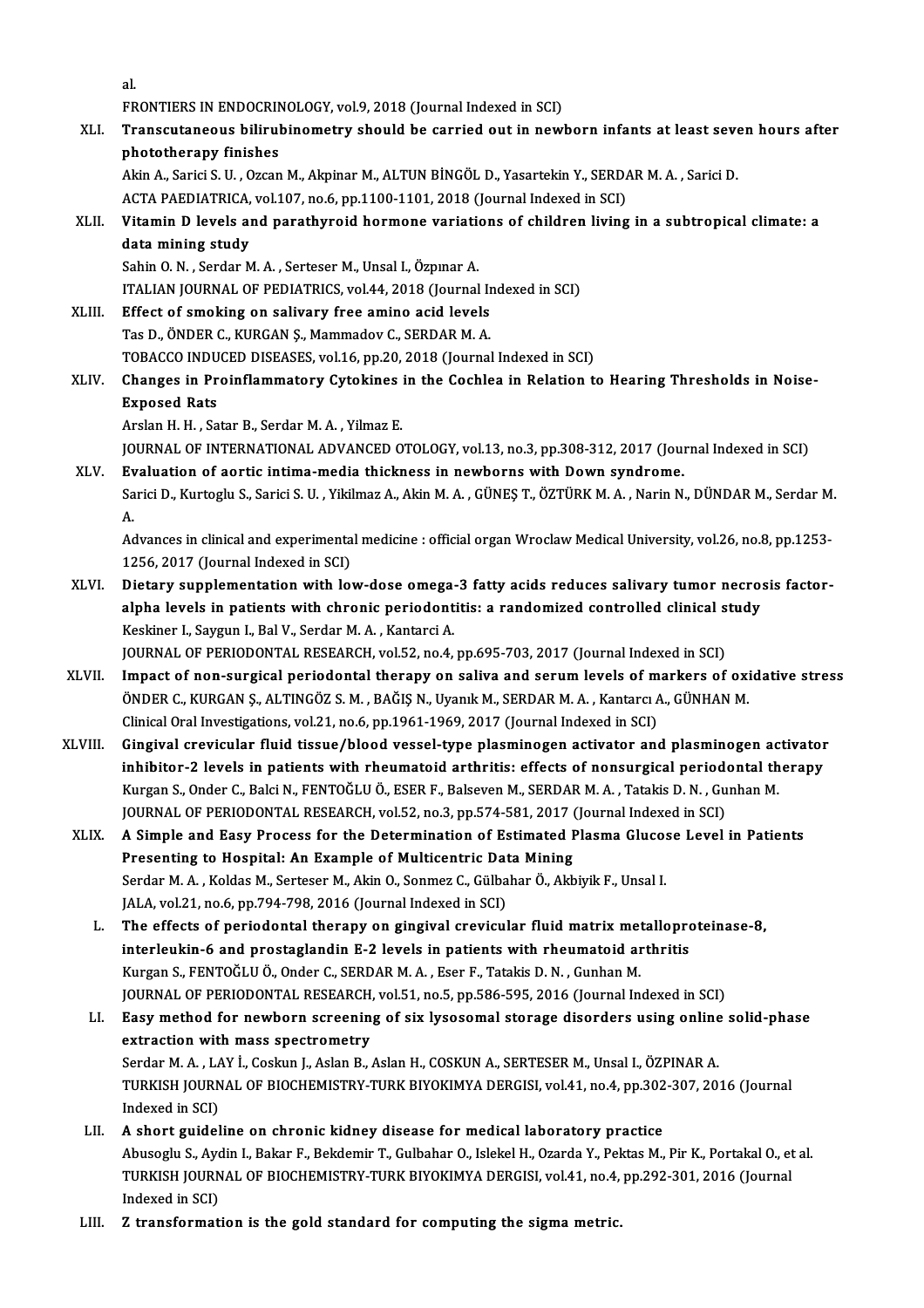COȘKUN A., SERTESER M., Serdar M. A., Aksungar F., Kilercik M., Unsal I. Clinical biochemistry, vol.49, no.9, pp.732-733, 2016 (Journal Indexed in SCI)

LIV. Effect of Photobiomodulation on Transforming Growth Factor-beta(1), Platelet-Derived Growth Clinical biochemistry, vol.49, no.9, pp.732-733, 2016 (Journal Indexed in SCI)<br>Effect of Photobiomodulation on Transforming Growth Factor-beta(1), Platelet-Derived Growth<br>Factor-BB, and Interleukin-8 Release in Palatal Wou Effect of Photobiomodulati<br>Factor-BB, and Interleukin<br>Randomized Clinical Study<br>Keskiper L. Lutforlu M. Aydee Factor-BB, and Interleukin-8 Release in Palatal Wounds<br>Randomized Clinical Study<br>Keskiner I., Lutfioglu M., Aydogdu A., Saygun N. I. , SERDAR M. A.<br>PHOTOMEDICINE AND LASER SURCERY Vol 34, no 6, np 363, 37. Randomized Clinical Study<br>Keskiner I., Lutfioglu M., Aydogdu A., Saygun N. I. , SERDAR M. A.<br>PHOTOMEDICINE AND LASER SURGERY, vol.34, no.6, pp.263-271, 2016 (Journal Indexed in SCI)<br>Masro, aspartato aminotransforase (AST) Keskiner I., Lutfioglu M., Aydogdu A., Saygun N. I. , SERDAR M. A.<br>PHOTOMEDICINE AND LASER SURGERY, vol.34, no.6, pp.263-271<br>LV. Macro-aspartate aminotransferase (AST): a case report<br>Can U., Savar E., Serdar M. A. PHOTOMEDICINE AND LASE<br>Macro-aspartate aminotra<br>Can U., Sayar E., Serdar M. A.<br>TURKISH JOURNAL OF PJOCK Macro-aspartate aminotransferase (AST): a case report<br>Can U., Sayar E., Serdar M. A.<br>TURKISH JOURNAL OF BIOCHEMISTRY-TURK BIYOKIMYA DERGISI, vol.41, no.1, pp.55-57, 2016 (Journal Indexed<br>in SCD Can U.,<br>TURKIS<br>in SCI)<br>High S TURKISH JOURNAL OF BIOCHEMISTRY-TURK BIYOKIMYA DERGISI, vol.41, no.1, pp.55-57, 2016 (Journal Inde<br>in SCI)<br>LVI. High sensitivity detection of salivary 8-hydroxy deoxyguanosine levels in patients with chronic<br>poriodoptitic in SCI)<br>LVI. High sensitivity detection of salivary 8-hydroxy deoxyguanosine levels in patients with chronic<br>periodontitis High sensitivity detection of salivary 8-hydroxy deoxyguanosine levels in pat<br>periodontitis<br>KURGAN Ş., ÖNDER C., ALTINGÖZ S.M. , BAĞIŞ N., Uyanik M., SERDAR M. A. , Kantarci A.<br>Journal of Beriodontal Bessarsh vel 50 na 6 n periodontitis<br>KURGAN Ş., ÖNDER C., ALTINGÖZ S. M. , BAĞIŞ N., Uyanik M., SERDAR M. A. , Kantarci A.<br>Journal of Periodontal Research, vol.50, no.6, pp.766-774, 2015 (Journal Indexed in SCI)<br>Evaluation of Clinical Peremeters KURGAN Ș., ÖNDER C., ALTINGÖZ S. M. , BAĞIŞ N., Uyanik M., SERDAR M. A. , Kantarci A.<br>Journal of Periodontal Research, vol.50, no.6, pp.766-774, 2015 (Journal Indexed in SCI)<br>LVII. Evaluation of Clinical Parameters and Lev Journal of Periodontal Research, vol.50, no.6, pp.766-774, 2015 (Journal Indexed in SCI)<br>Evaluation of Clinical Parameters and Levels of Proinflammatory Cytokines in<br>Around Dental Implants in Patients with Type 2 Diabetes Evaluation of Clinical Parameters and Levels of Proinflammato<br>Around Dental Implants in Patients with Type 2 Diabetes Mellit<br>Dogan S. B., Kurtis B., TÜTER G., SERDAR M. A., Watanabe K., Karakis S.<br>INTERNATIONAL JOURNAL OF

Around Dental Implants in Patients with Type 2 Diabetes Mellitus<br>Dogan S. B. , Kurtis B., TÜTER G., SERDAR M. A. , Watanabe K., Karakis S.<br>INTERNATIONAL JOURNAL OF ORAL & MAXILLOFACIAL IMPLANTS, vol.30, no.5, pp.1119-1127, Dogan S. B. , Kui<br>INTERNATIONA<br>Indexed in SCI)<br>Evaluation of INTERNATIONAL JOURNAL OF ORAL & MAXILLOFACIAL IMPLANTS, vol.30, no.5, pp.1119-1127, 2015 (Journal<br>Indexed in SCI)<br>LVIII. Evaluation of the salivary levels of visfatin, chemerin, and progranulin in periodontal inflammation<br>

Indexed in SCI)<br>Evaluation of the salivary levels of visfatin, chemerin, and progranulin in periodontal inflammation<br>Özcan E., Saygun N. I. , SERDAR M. A. , Kurt N. Evaluation of the salivary levels of visfatin, chemerin, and progranulin in<br>Özcan E., Saygun N. I. , SERDAR M. A. , Kurt N.<br>Clinical Oral Investigations, vol.19, no.4, pp.921-928, 2015 (Journal Indexed in SCI)<br>Comparison o

- Özcan E., Saygun N. I. , SERDAR M. A. , Kurt N.<br>Clinical Oral Investigations, vol.19, no.4, pp.921-928, 2015 (Journal Indexed in SCI)<br>LIX. Comparison of blood gas, electrolyte and metabolite results measured with two diffe Clinical Oral Investigations, vol.19, no.4, pp.921-<br>Comparison of blood gas, electrolyte and<br>analyzers and a core laboratory analyzer<br>Uranik M. Settesly E. KAVADIPLY Tapen S. SI Comparison of blood gas, electrolyte and metabolite results measu<br>analyzers and a core laboratory analyzer<br>Uyanik M., Sertoglu E., KAYADİBİ H., Tapan S., SERDAR M. A. , Bilgi C., Kurt I.<br>SCANDINAVIAN JOUPNAL OF CLINICAL & analyzers and a core laboratory analyzer<br>Uyanik M., Sertoglu E., KAYADİBİ H., Tapan S., SERDAR M. A. , Bilgi C., Kurt I.<br>SCANDINAVIAN JOURNAL OF CLINICAL & LABORATORY INVESTIGATION, vol.75, no.2, pp.97-105, 2015 (Journal<br>I Uyanik M., Sertoglu E., KAYADİBİ H., Tapan S., SERDAR M. A., Bilgi C., Kurt I. SCANDINAVIAN JOURNAL OF CLINICAL & LABORATORY INVESTIGATION, vol.75, no.2, pp.97-105, 2015 (Journal<br>Indexed in SCI)<br>LX. Evaluation of gingival crevicular fluid levels of tissue plasminogen activator, plasminogen activator<br>
- Indexed in SCI)<br>Evaluation of gingival crevicular fluid levels of tissue plasminogen activator, plasminogen activator<br>inhibitor 2, matrix metalloproteinase-3 and interleukin 1-beta in patients with different periodontal<br>di Evaluatio<br>inhibitor<br>diseases<br>Touman U inhibitor 2, matrix metalloproteinase-3 and interleukin 1-beta in patients with different periodontal diseases<br>diseases<br>Toyman U., Tuter G., Kurtis B., Kivrak E., Bozkurt S., Yucel A., SERDAR M. A.

diseases<br>Toyman U., Tuter G., Kurtis B., Kivrak E., Bozkurt S., Yucel A., SERDAR M. A.<br>JOURNAL OF PERIODONTAL RESEARCH, vol.50, no.1, pp.44-51, 2015 (Journal Indexed in SCI)<br>Comparisor of four immuneassey anglysers for rel

## Toyman U., Tuter G., Kurtis B., Kivrak E., Bozkurt S., Yucel A., SERDAR M. A.<br>JOURNAL OF PERIODONTAL RESEARCH, vol.50, no.1, pp.44-51, 2015 (Journal Indexed in SCI)<br>LXI. Comparison of four immunoassay analyzers for relatio (JOURNAL OF PERIODONTAL RESEAR<br>Comparison of four immunoassa<br>(TSH) and free thyroxine (FT4) Comparison of four immunoassay analyzers for relationship between t<br>(TSH) and free thyroxine (FT4)<br>SERDAR M. A., Ispir E., Ozgurtas T., GÜLBAHAR Ö., Ciraci Z., PAŞAOĞLU H., Kurt I.<br>TURKISH JOURNAL OF BIOCHEMISTRY TURK BIVO

(TSH) and free thyroxine (FT4)<br>SERDAR M. A. , Ispir E., Ozgurtas T., GÜLBAHAR Ö., Ciraci Z., PAŞAOĞLU H., Kurt I.<br>TURKISH JOURNAL OF BIOCHEMISTRY-TURK BIYOKIMYA DERGISI, vol.40, no.1, pp.88-91, 2015 (Journal Indexed<br>in SCD SERDA<br>TURKIS<br>in SCI)<br>Serum TURKISH JOURNAL OF BIOCHEMISTRY-TURK BIYOKIMYA DERGISI, vol.40, no.1, pp.88-91, 2015 (Journ<br>in SCI)<br>LXII. Serum vitamin B12 and folic acid reference ranges for functional Vitamin B12 deficiency<br>LIGN V SEPTESER M URGNU ÖZPI

in SCI)<br>LXII. Serum vitamin B12 and folic acid reference ranges for functional Vitamin B12 deficiency<br>Ucal Y., SERTESER M., Unsal I., ÖZPINAR A., Serdar M. A. Serum vitamin B12 and folic acid reference ranges for functional Vitamin B12 d<br>Ucal Y., SERTESER M., Unsal I., ÖZPINAR A., Serdar M. A.<br>ANNALS OF NUTRITION AND METABOLISM, vol.67, pp.263, 2015 (Journal Indexed in SCI)<br>A mu

## Ucal Y., SERTESER M., Unsal I., ÖZPINAR A., Serdar M. A.<br>ANNALS OF NUTRITION AND METABOLISM, vol.67, pp.263, 2015 (Journal Indexed in SCI)<br>LXIII. A multicenter nationwide reference intervals study for common biochemica ANNALS OF NUTRITION A<br>**A multicenter nationwide**<br>using Abbott analyzers A multicenter nationwide reference intervals study for common biochemical analytes in Turkey<br>using Abbott analyzers<br>Ozarda Y., Ichihara K., Aslan D., Aybek H., Ari Z., Taneli F., ÇOKER Ş. C. , AKAN P., Sisman A. R. , Bahce

using Abbott analyzers<br>Ozarda Y., Ichihara K., Aslan D., Aybek H., Ari Z., Taneli F., ÇOKER Ş. C. , AKAN P., Sisman A. R. , Bahceci O., et al.<br>CLINICAL CHEMISTRY AND LABORATORY MEDICINE, vol.52, no.12, pp.1823-1833, 2014 (

# Ozarda Y., Ichihara K., Aslan D., Aybek H., Ari Z., Taneli F., ÇOKER Ş. C. , AKAN P., Sisman A. R. , Bahceci O., et al.<br>CLINICAL CHEMISTRY AND LABORATORY MEDICINE, vol.52, no.12, pp.1823-1833, 2014 (Journal Indexed in SCI) CLINICAL CHI<br>Associations<br>adolescents<br>Cunes O. Tass

Gunes O., Tascilar E., Sertoglu E., Tas A., SERDAR M. A., Kaya G., KAYADİBİ H., Ozcan O. adolescents<br>Gunes O., Tascilar E., Sertoglu E., Tas A., SERDAR M. A. , Kaya G., KAYADİBİ H., Ozcan O.<br>CHEMISTRY AND PHYSICS OF LIPIDS, vol.184, pp.69-75, 2014 (Journal Indexed in SCI)<br>Ture Gasse of the Same Family with the

LXV. Two Cases of the Same Family with the Unusual Elevation of CA19-9 Levels<br>Uyanik M., Sertoglu E., Serdar M. A., Aydin F. N., Ozgurtas T., Kurt I. CHEMISTRY AND PHYSICS OF LIPIDS, vol.184, pp.69-75, 2014 (Jou:<br><mark>Two Cases of the Same Family with the Unusual Elevation o</mark><br>Uyanik M., Sertoglu E., Serdar M. A. , Aydin F. N. , Ozgurtas T., Kurt I.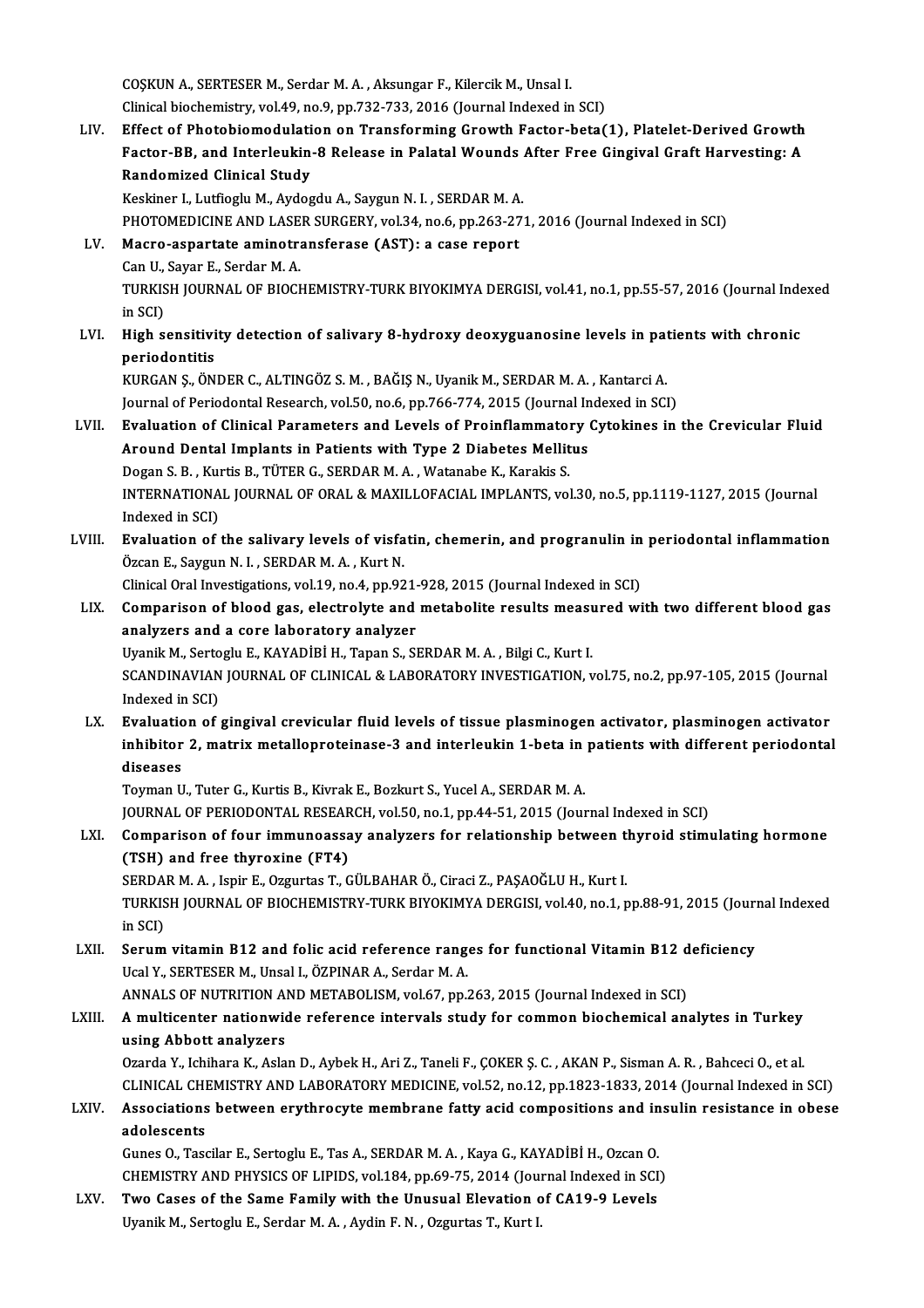ACTA MEDICA PORTUGUESA, vol.27, no.5, pp.657-660, 2014 (Journal Indexed in SCI)<br>-<br>- Hydnowydoowywanoeine ee a Heefyl Morker for Determining the Sevenity

LXVI. 8-Hydroxydeoxyguanosine as a Useful Marker for Determining the Severity of Trichloroethylene<br>Exposure ACTA MED<br>**8-Hydroxy**<br>Exposure<br>Abusosure 8-Hydroxydeoxyguanosine as a Useful Marker for Determining the Severity of Trichloroethyl<br>Exposure<br>Abusoglu S., Celik H. T. , Tutkun E., Yilmaz H., SERDAR M. A. , Bal C. D. , YILDIRIMKAYA M. M. , Avcikucuk M.<br>ARCHIVES OF E

ARCHIVES OF ENVIRONMENTAL & OCCUPATIONAL HEALTH, vol.69, no.3, pp.180-186, 2014 (Journal Indexed in<br>SCI) Abus<br>ARCI<br>SCI)<br>Invo ARCHIVES OF ENVIRONMENTAL & OCCUPATIONAL HEALTH, vol.69, no.3, pp.180-186, 2014 (Journal Indexed in<br>SCI)<br>LXVII. Investigation of Relation Between Nutrition and Insulin Resistance with Erythrocyte Membrane Fatty<br>Acid Layels

SCI)<br>Investigation of Relation Between<br>Acid Levels in Obese Adolescents<br>Yesillava E. Cunes O. Sari E. Tas A. Si Investigation of Relation Between Nutrition and Insulin Resistance with Erythrocyte Membrane Fat<br>Acid Levels in Obese Adolescents<br>Yesilkaya E., Gunes O., Sari E., Tas A., SERDAR M. A. , Turker T., Tascilar E., Babacan O.,

Acid Levels in Obese Adolescents<br>Yesilkaya E., Gunes O., Sari E., Tas A., SERDAR M. A. , Turker T., Tasc<br>ENDOCRINE REVIEWS, vol.35, no.3, 2014 (Journal Indexed in SCI)<br>The diagnostic acqurecy of the Forns index, platelet c Yesilkaya E., Gunes O., Sari E., Tas A., SERDAR M. A., Turker T., Tascilar E., Babacan O., Saldir M., Karaoglu A., et al.<br>ENDOCRINE REVIEWS, vol.35, no.3, 2014 (Journal Indexed in SCI)<br>LXVIII. The diagnostic accuracy of th

- ENDOCRINE REVIEWS, vol.35, no.3, 2014 (Journal Indexed in SCI)<br>The diagnostic accuracy of the Forns index, platelet count and AST to Platelet Ratio Index derived<br>fibrosis index for the prediction of Hepatitis C virus-relat The diagnostic accuracy of the Forns index, platelet count and *l*<br>fibrosis index for the prediction of Hepatitis C virus-related sig<br>KAYADİBİ H., Yasar B., Ozkara S., SERDAR M. A. , Kurdas O. O. , GÖNEN C.<br>SCANDINAVIAN JO fibrosis index for the prediction of Hepatitis C virus-related significant liver fibrosis and cirrhosis<br>KAYADİBİ H., Yasar B., Ozkara S., SERDAR M. A. , Kurdas O. O. , GÖNEN C.<br>SCANDINAVIAN JOURNAL OF CLINICAL & LABORATORY KAYADİBİ H., Ya<br>SCANDINAVIAN<br>Indexed in SCI)<br>The Effects of SCANDINAVIAN JOURNAL OF CLINICAL & LABORATORY INVESTIGATION, vol.74, no.3, pp.240-247, 201<br>Indexed in SCI)<br>LXIX. The Effects of Melatonin on Intestinal Adaptation in a Rat Model of Short Bowel Syndrome<br>Cycly M. Deminogylla
- Indexed in SCI)<br>The Effects of Melatonin on Intestinal Adaptation in a Rat Model of Short Bowel Syndrome<br>Guclu M., Demirogullari B., BARUN S., Ozen I. O. , Karakus S. C. , POYRAZ A., SERDAR M. A. , KARABULUT R.,<br>TÜRKVU MAZ The Effects of Melatonin on In<br>Guclu M., Demirogullari B., BARUN<br>TÜRKYILMAZ Z., SÖNMEZ K., et al.<br>EUROPEAN JOURNAL OF PEDIATR Guclu M., Demirogullari B., BARUN S., Ozen I. O. , Karakus S. C. , POYRAZ A., SERDAR M. A. , KARABULUT |<br>TÜRKYILMAZ Z., SÖNMEZ K., et al.<br>EUROPEAN JOURNAL OF PEDIATRIC SURGERY, vol.24, no.2, pp.150-157, 2014 (Journal Index TÜRKYILMAZ Z., SÖNMEZ K., et al.<br>EUROPEAN JOURNAL OF PEDIATRIC SURGERY, vol.24, no.2, pp.150-157, 2014 (Journal Indexed in SCI)<br>LXX. Increased Calcaneal Spur Frequency in Patients with Obesity and Type-2 Diabetes Melli
- EUROPEAN JOURNAL OF PEDIATRIC SURGERY, vol.24, no.2, pp.150-157, 2014 (Journal Indexed in SCI)<br>Increased Calcaneal Spur Frequency in Patients with Obesity and Type-2 Diabetes Mellitus<br>Aydogdu A., Akbulut H., Ege T., Tasci Increased Calcaneal Spur Frequency in Patients with Obesity and Type-2 Diabetes Mellitus<br>Aydogdu A., Akbulut H., Ege T., Tasci l., Ertugrul D., Aydogan U., Taslipinar A., Sari O., Sonmez A., SERDAR M<br>TURKIYE FIZIKSEL TIP V Aydogdu A., Akbulut H., Ege T., Tasci l., Ertugrul D., Aydogan U., Taslipina<br>TURKIYE FIZIKSEL TIP VE REHABILITASYON DERGISI-TURKISH JOURNA<br>REHABILITATION, vol.60, no.1, pp.12-16, 2014 (Journal Indexed in SCI)<br>Comparison of TURKIYE FIZIKSEL TIP VE REHABILITASYON DERGISI-TURKISH JOURNAL OF PHYSICAL MEDICINE AND<br>REHABILITATION, vol.60, no.1, pp.12-16, 2014 (Journal Indexed in SCI)<br>LXXI. Comparison of plasma and erythrocyte membrane fatty acid c
- REHABILITATION, vol.60, no.1, pp.12-16, 2014 (<br>Comparison of plasma and erythrocyte me<br>renal disease and type 2 diabetes mellitus<br>Sertegly E. Kurt L. Tapen S. Hrapik M. SERDAR Comparison of plasma and erythrocyte membrane fatty acid compositio<br>renal disease and type 2 diabetes mellitus<br>Sertoglu E., Kurt I., Tapan S., Uyanik M., SERDAR M. A. , KAYADİBİ H., El-Fawaeir S.<br>CHEMISTRY AND BHYSICS OF L renal disease and type 2 diabetes mellitus<br>Sertoglu E., Kurt I., Tapan S., Uyanik M., SERDAR M. A., KAYADIBI H., El-Fawaeir S.<br>CHEMISTRY AND PHYSICS OF LIPIDS, vol.178, pp.11-17, 2014 (Journal Indexed in SCI)<br>Calculation o Sertoglu E., Kurt I., Tapan S., Uyanik M., SERDAR M. A. , KAYADİBİ H., El-Fawaeir S.<br>CHEMISTRY AND PHYSICS OF LIPIDS, vol.178, pp.11-17, 2014 (Journal Indexed in<br>LXXII. Calculation of measurement uncertainty of biochem
- Bal C., SERDAR M. A., Gungor O. T., Celik H. T., Abusoglu S., Uguz N., Erden G., YILDIRIMKAYA M. M. Turkish Journal of Biochemistry-Turk Biyokimya Dergisi, vol.39, no.4, pp.538-543, 2014 (Journal Indexed in SCI)
- LXXIII. Short term effects of non-surgical periodontal treatment on gingival crevicular fluid levels of tissue Turkish Journal of Biochemistry-Turk Biyokimya Dergisi, vol.39, no.4, pp.538-543, 2014 (Journal Indexed in SCI)<br>Short term effects of non-surgical periodontal treatment on gingival crevicular fluid levels of tissue<br>plasmin Short term effects of non-sur<br>plasminogen activator (t-PA)<br>and aggressive periodontitis<br>T<sup>üren C. Ö</sub>znemin B. Kurtis B.</sup> plasminogen activator (t-PA) and plasminogen activator inhil<br>and aggressive periodontitis<br>TÜTER G., ÖZDEMİR B., Kurtis B., SERDAR M. A. , Yucel A. A. , Ayhan E.<br>ARCHIVES OF ORAL BIOLOCY vel 59 no.4 nn 201 206 2012 (Jaunna and aggressive periodontitis<br>TÜTER G., ÖZDEMİR B., Kurtis B., SERDAR M. A. , Yucel A. A. , Ayhan E.<br>ARCHIVES OF ORAL BIOLOGY, vol.58, no.4, pp.391-396, 2013 (Journal Indexed in SCI)<br>A Hasful Mathad far the Datastian of Eth
	- -

# TÜTER G., ÖZDEMİR B., Kurtis B., SERDAR M. A. , Yucel A. A. , Ayhan E.<br>ARCHIVES OF ORAL BIOLOGY, vol.58, no.4, pp.391-396, 2013 (Journal Indexed in SCI)<br>LXXIV. A Useful Method for the Detection of Ethylenediaminetetraaceti ARCHIVES OF ORAL BIOLOGY, vol.58, no.4,<br>A Useful Method for the Detection of<br>Dependent Pseudothrombocytopenia<br>Orgalik E. Arclan E. SEPDAR M.A. Viginar Dependent Pseudothrombocytopenia<br>Ozcelik F., Arslan E., SERDAR M. A. , Yiginer O., Oztosun M., KAYADİBİ H., Kurt I.<br>AMERICAN JOURNAL OF THE MEDICAL SCIENCES, vol.344, no.5, pp.357-362, 2012 (Journal Indexed in SCI)<br>The Cor

- Ozcelik F., Arslan E., SERDAR M.A., Yiginer O., Oztosun M., KAYADİBİ H., Kurt I.
- 
- Ozcelik F., Arslan E., SERDAR M. A. , Yiginer O., Oztosun M., KAYADİBİ H., Kurt I.<br>AMERICAN JOURNAL OF THE MEDICAL SCIENCES, vol.344, no.5, pp.357-362, 2012 (Journal Indexed in SCI)<br>LXXV. The Correlation Between Smoking St The Correlation Between Smoking Status of Family Members and Concentrations of Toxic Trace<br>Elements in the Hair of Children SERDAR M.A., AKIN B., Razi C., Akin O., Tokgoz S., Kenar L., Aykut O. Elements in the Hair of Children<br>SERDAR M. A. , AKIN B., Razi C., Akin O., Tokgoz S., Kenar L., Aykut O.<br>BIOLOGICAL TRACE ELEMENT RESEARCH, vol.148, no.1, pp.11-17, 2012 (Journal Indexed in SCI)<br>Effect of vitemin D on insu
	-
- LXXVI. Effect of vitamin D on insulin sensitivity in elderly patients with impaired fasting glucose<br>Naharci I., Bozoglu E., Kocak N., Doganci S., Doruk H., SERDAR M. A. BIOLOGICAL TRACE ELEMENT RESEARCH, vol.148, no.1, pp.11-17, Effect of vitamin D on insulin sensitivity in elderly patients<br>Naharci I., Bozoglu E., Kocak N., Doganci S., Doruk H., SERDAR M. A.<br>CERLATRICS & CERONTOLOGY INTER Effect of vitamin D on insulin sensitivity in elderly patients with impaired fasting glucose<br>Naharci I., Bozoglu E., Kocak N., Doganci S., Doruk H., SERDAR M. A.<br>GERIATRICS & GERONTOLOGY INTERNATIONAL, vol.12, no.3, pp.454
	-
- LXXVII. Low-Level Laser Irradiation Affects the Release of Basic Fibroblast Growth Factor (bFGF), Insulin-GERIATRICS & GERONTOLOGY INTERNATIONAL, vol.12, no.3, pp.454-460, 2012 (Journal International Property Construction<br>Low-Level Laser Irradiation Affects the Release of Basic Fibroblast Growth Factor-I (IGF-I), and Receptor Like Growth Factor-I (IGF-I), and Receptor of IGF-I (IGFBP3) from Osteoblasts Saygun I., NİZAM N., Ural A. U., SERDAR M.A., Avcu F., Tozum T. F.
- PHOTOMEDICINE AND LASER SURGERY, vol.30, no.3, pp.149-154, 2012 (Journal Indexed in SCI)
- LXXVIII. Serum visfatin levels before and after levothyroxin treatment in cases with hypothyroidism and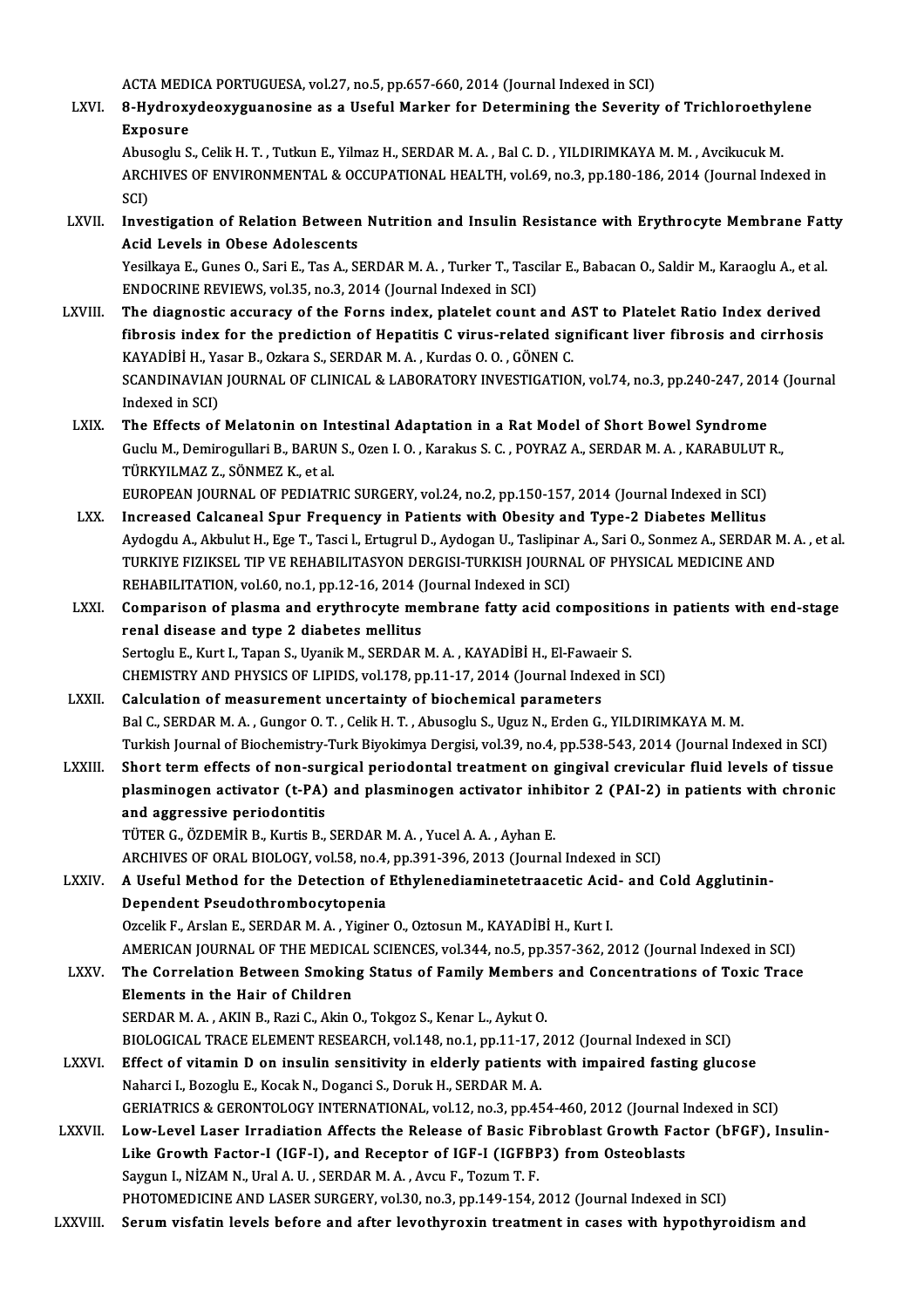|                 | subclinical hypothyroidism and their relationships between the lipid levels                                                                 |
|-----------------|---------------------------------------------------------------------------------------------------------------------------------------------|
|                 | Sari O., Tanoglu A., Aydogan U., Simsek A., SERDAR M. A., Akbulut H., Ongel K., Saglam K.                                                   |
|                 | BIOMEDICAL RESEARCH-INDIA, vol.23, no.1, pp.55-59, 2012 (Journal Indexed in SCI)                                                            |
| <b>LXXIX</b>    | The utility of tumor markers CA 125, CA 15-3, and CA 19-9 in assessing the response to therapy in                                           |
|                 | pulmonary and pleural tuberculosis                                                                                                          |
|                 | Tasci C., Ozkaya S., Ozkara B., Tozkoparan E., Ozkan M., Karadurmus N., Serdar M. A., Balkan A., Bilgic H.                                  |
|                 | ONCOTARGETS AND THERAPY, vol.5, pp.385-390, 2012 (Journal Indexed in SCI)                                                                   |
| LXXX.           | Calculation of uncertainty for glucose: may it affect the diagnosis of gestational diabetes?<br>Ozturk O., Serdar M. A., Ozturk M., Kurt I. |
|                 | TURKISH JOURNAL OF BIOCHEMISTRY-TURK BIYOKIMYA DERGISI, vol.37, no.1, pp.68-72, 2012 (Journal Indexed                                       |
|                 | in SCI)                                                                                                                                     |
| <b>LXXXI</b>    | EDTA-dependent pseudothrombocytopenia in a patient with the prediagnosis of idiopathic                                                      |
|                 | thrombocytopenic purpura                                                                                                                    |
|                 | Ozcelik F., Oztosun M., Gulsun M., Arslan E., SERDAR M. A.                                                                                  |
|                 | TURKISH JOURNAL OF BIOCHEMISTRY-TURK BIYOKIMYA DERGISI, vol.37, no.3, pp.336-339, 2012 (Journal                                             |
|                 | Indexed in SCI)                                                                                                                             |
| <b>LXXXII.</b>  | Comment on: Jones et al. Testosterone replacement in hypogonadal men with type 2 diabetes and/or                                            |
|                 | metabolic syndrome (the TIMES2 Study). Diabetes Care 2011;34:828-837.                                                                       |
|                 | Sonmez A., Taslipinar A., Tapan S., Serdar M. A.                                                                                            |
|                 | Diabetes care, vol.34, 2011 (Journal Indexed in SCI Expanded)                                                                               |
| LXXXIII.        | Trace Elements in Obese Turkish Children                                                                                                    |
|                 | Tascilar M. E., ÖZGEN İ. T., ABACI A., SERDAR M. A., Aykut O.                                                                               |
|                 | BIOLOGICAL TRACE ELEMENT RESEARCH, vol.143, no.1, pp.188-195, 2011 (Journal Indexed in SCI)                                                 |
| <b>LXXXIV</b>   | Evaluation of specimens in which the urine sediment analysis was conducted by full-automatic                                                |
|                 | systems and a manual method together with urine culture results                                                                             |
|                 | Akin O.K., SERDAR M.A., Cizmeci Z., Genc O.                                                                                                 |
|                 | AFRICAN JOURNAL OF MICROBIOLOGY RESEARCH, vol.5, no.15, pp.2145-2149, 2011 (Journal Indexed in SCI)                                         |
| <b>LXXXV.</b>   | VITAMIN B12 AND HOLOTRANSCOBALAMIN LEVELS IN PATIENTS WITH HELICOBACTER PYLORI                                                              |
|                 | <b>INFECTION</b>                                                                                                                            |
|                 | Akin K. O., Kucukazman M., Dal K., Ata N., Salman B., SERDAR M. A., Nazligul Y.                                                             |
|                 | CLINICAL CHEMISTRY AND LABORATORY MEDICINE, vol.49, 2011 (Journal Indexed in SCI)                                                           |
| <b>LXXXVI</b>   | COMPARISON OF URINARY 8-HYDROXY-2 '-DEOXYGUANOSINE (8-OHDG) LEVELS WITH URINE                                                               |
|                 | ALBUMIN/CREATININE RATIO (UACR) AS A PREDICTOR OF DEVELOPMENT OF DIABETIC                                                                   |
|                 | NEPHROPATHY BY USING MASS SPECTROMETER                                                                                                      |
|                 | Serdar M. A., Sertoglu E., Uyanik M., Tapan S., Bilgi C., Akman S., Erbil K.                                                                |
|                 | CLINICAL CHEMISTRY AND LABORATORY MEDICINE, vol.49, 2011 (Journal Indexed in SCI)                                                           |
| <b>LXXXVII.</b> | CALCULATION OF UNCERTAINTY FOR GLUCOSE: ANALYTICAL ERROR MAY AFFECT THE DIAGNOSIS                                                           |
|                 | OF GESTATIONAL!                                                                                                                             |
|                 | Ozturk O., SERDAR M. A., Kurt I., Akman S., Ozturk M., Oruk E., Erbil K.                                                                    |
|                 | CLINICAL CHEMISTRY AND LABORATORY MEDICINE, vol.49, 2011 (Journal Indexed in SCI)                                                           |
| <b>LXXXVIII</b> | Salivary infectious agents and periodontal disease status                                                                                   |
|                 | Saygun I., NİZAM N., Keskiner I., Bal V., Kubar A., Acikel C., SERDAR M. A., Slots J.                                                       |
|                 | JOURNAL OF PERIODONTAL RESEARCH, vol.46, no.2, pp.235-239, 2011 (Journal Indexed in SCI)                                                    |
| <b>LXXXIX</b>   | Soluble Vascular Endothelial Growth Factor Receptor 1 in Human Breast Milk                                                                  |
|                 | Ozgurtas T., Aydin I., Turan O., KOÇ E., HIRFANOĞLU İ. M., Acikel C. H., Akyol M., SERDAR M. A., Erbil K. M.                                |
|                 | HORMONE RESEARCH IN PAEDIATRICS, vol.76, no.1, pp.17-21, 2011 (Journal Indexed in SCI)                                                      |
| XC.             | Method validation of tandem mass spectrometry for 25-Hydroxyvitamin D3 and comparison of this                                               |
|                 | method with other methods                                                                                                                   |
|                 | Sahillioglu B., SERDAR M. A., Erkal N., Erden G., BAKIR F., YILDIRIMKAYA M. M., Isik S., Ozuguz U.                                          |
|                 | TURKISH JOURNAL OF BIOCHEMISTRY-TURK BIYOKIMYA DERGISI, vol.36, no.1, pp.73-79, 2011 (Journal Indexed                                       |
|                 | in SCI)                                                                                                                                     |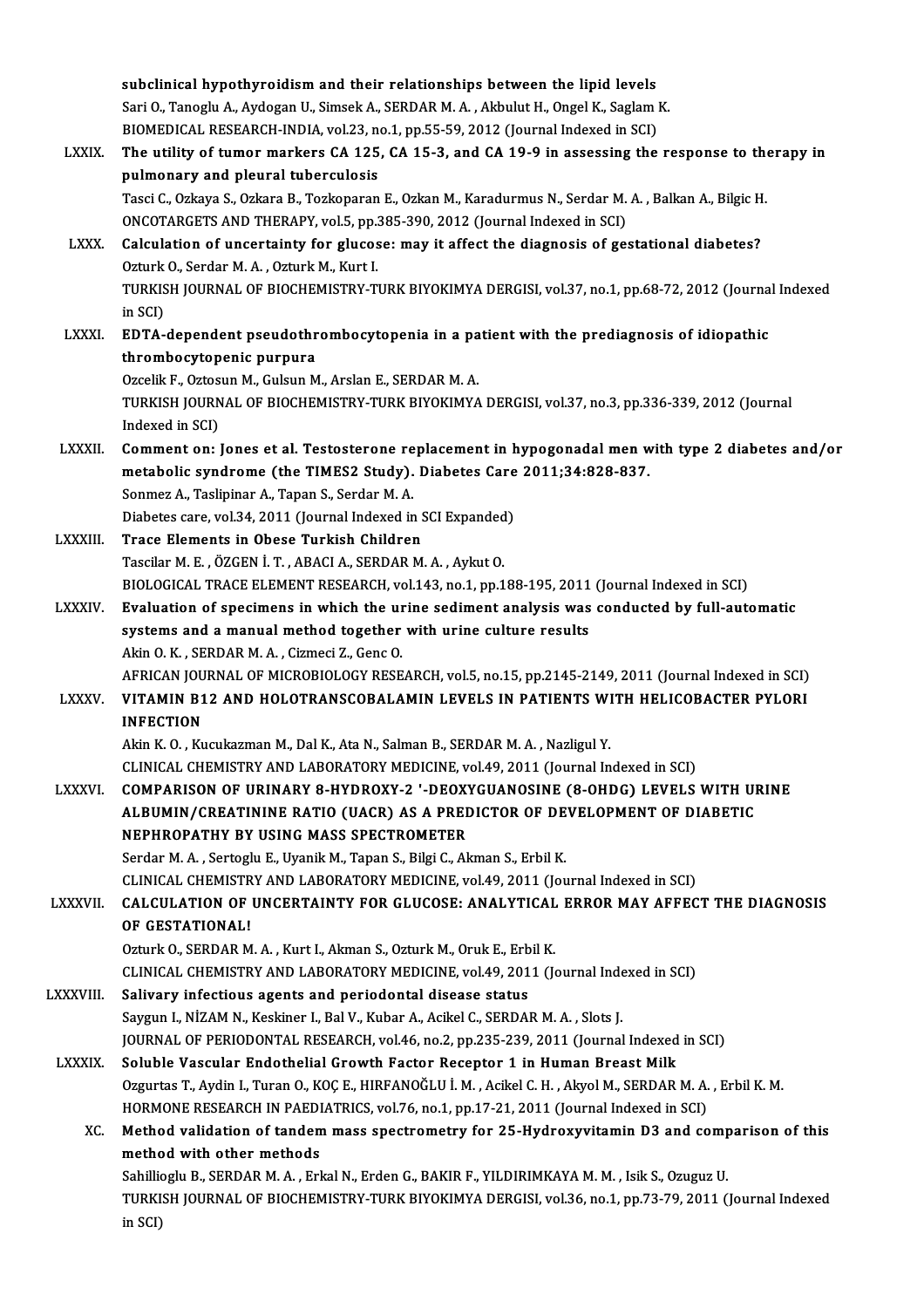| XCI.    | Correlation of Biochemical Markers with Histopathological Findings in Experimental Strangulated<br>Hernia                                                                                                                     |
|---------|-------------------------------------------------------------------------------------------------------------------------------------------------------------------------------------------------------------------------------|
|         | Peker Y., Yildiz F., Zeybek N., Cetin T., Kenar L., SERDAR M. A., Kurt B., Tufan T.                                                                                                                                           |
|         | TRAKYA UNIVERSITESI TIP FAKULTESI DERGISI, vol.27, no.3, pp.287-291, 2010 (Journal Indexed in SCI)                                                                                                                            |
| XCII.   | Effects of Scaling and Root Planing and Subantimicrobial Dose Doxycycline on Gingival Crevicular                                                                                                                              |
|         | Fluid Levels of Matrix Metalloproteinase-8, -13 and Serum Levels of HsCRP in Patients With Chronic<br>Periodontitis                                                                                                           |
|         | TÜTER G., SERDAR M. A., Kurtis B., Walker S. G., Atak A., Toyman U., Pinar S., Aykan T.                                                                                                                                       |
|         | JOURNAL OF PERIODONTOLOGY, vol.81, no.8, pp.1132-1139, 2010 (Journal Indexed in SCI)                                                                                                                                          |
| XCIII.  | The Accuracy of Home Glucose Meters in Hypoglycemia                                                                                                                                                                           |
|         | Sonmez A., Yilmaz Z., Uckaya G., Kilic S., Tapan S., Taslipinar A., Aydogdu A., Yazici M., Yilmaz M. I., Serdar M. A., et<br>al.                                                                                              |
|         | DIABETES TECHNOLOGY & THERAPEUTICS, vol.12, no.8, pp.619-626, 2010 (Journal Indexed in SCI)                                                                                                                                   |
| XCIV.   | The Effects of Thioredoxin and L-Name on Hepatic Damage in the Experimental Liver                                                                                                                                             |
|         | Ischemia/Reperfusion Model: Can A Cumulative Effect Be Obtained?                                                                                                                                                              |
|         | Akin O. K., Kilic N., Salman B., Yilmaz T. U., SERDAR M. A., Simsek G.                                                                                                                                                        |
|         | TURKISH JOURNAL OF BIOCHEMISTRY-TURK BIYOKIMYA DERGISI, vol.35, no.4, pp.300-306, 2010 (Journal<br>Indexed in SCI)                                                                                                            |
| XCV.    | Quality control survey in LDL size measurement with 3 different methods                                                                                                                                                       |
|         | Cihan M., Tsukamoto H., Muhittin S.A., Kemal E.M.                                                                                                                                                                             |
|         | CLINICAL BIOCHEMISTRY, vol.42, no.4-5, pp.336-337, 2009 (Journal Indexed in SCI)                                                                                                                                              |
| XCVI.   | Trace and toxic element patterns in nonsmoker patients with noninsulin-dependent diabetes                                                                                                                                     |
|         | mellitus, impaired glucose tolerance, and fasting glucose                                                                                                                                                                     |
|         | SERDAR M. A., BAKIR F., Hasimi A., Celik T., Akin O., Kenar L., Aykut O., YILDIRIMKAYA M. M.                                                                                                                                  |
|         | INTERNATIONAL JOURNAL OF DIABETES IN DEVELOPING COUNTRIES, vol.29, no.1, pp.35-40, 2009 (Journal                                                                                                                              |
|         | Indexed in SCI)                                                                                                                                                                                                               |
| XCVII.  | LDL particle size in obese children                                                                                                                                                                                           |
|         | Tascilar M. E., Ozgen I. T., Cihan M., ABACI A., SERDAR M. A., Eker I.                                                                                                                                                        |
|         | HORMONE RESEARCH, vol.72, pp.403, 2009 (Journal Indexed in SCI)                                                                                                                                                               |
| XCVIII. | The Effects of One-Step Self-Etch Adhesives on the Induction of Oxidative Stress and Production of<br>TGF-beta 1 and BMP-2 by Human Gingival Fibroblasts                                                                      |
|         | Guven G., Cehreli S. B., Altun C., ÇEHRELİ Z. C., SERDAR M. A., Ural A. U.                                                                                                                                                    |
|         | JOURNAL OF BIOMATERIALS SCIENCE-POLYMER EDITION, vol.20, no.11, pp.1597-1610, 2009 (Journal Indexed in                                                                                                                        |
|         | SCI)                                                                                                                                                                                                                          |
| XCIX.   | Acute Effect of Methylphenidate on Salivary Cortisol Levels in Prepubertal Children with Attention-                                                                                                                           |
|         | <b>Deficit Hyperactivity Disorder</b>                                                                                                                                                                                         |
|         | Congologlu A., Turkbay T., Ciyiltepe M., SERDAR M. A.                                                                                                                                                                         |
|         | NEUROLOGY PSYCHIATRY AND BRAIN RESEARCH, vol.16, no.2, pp.49-52, 2009 (Journal Indexed in SCI)                                                                                                                                |
| C.      | Trace elements in obese children                                                                                                                                                                                              |
|         | Tascilar M. E., Ozgen I. T., ABACI A., SERDAR M. A., Aykut O.                                                                                                                                                                 |
|         | HORMONE RESEARCH, vol.72, pp.403, 2009 (Journal Indexed in SCI)                                                                                                                                                               |
| CI.     | The Diagnostic Value of the Measurement of Neopterin Concentrations in Body Fluids for Pulmonary                                                                                                                              |
|         | Tuberculosis                                                                                                                                                                                                                  |
|         | Cayci T., Akguel E. O., Guemues S., Ucar E., Kurt Y. G., Tozkoparan E., Yaman H., SERDAR M. A., Cakir E., Bilgi C., et al.<br>TURKISH JOURNAL OF BIOCHEMISTRY-TURK BIYOKIMYA DERGISI, vol.34, no.3, pp.134-138, 2009 (Journal |
|         | Indexed in SCI)                                                                                                                                                                                                               |
| CII.    | Tourniquet Application Time During Phlebotomy and The Influence on Clinical Chemistry Testing; Is                                                                                                                             |
|         | It Negligible?                                                                                                                                                                                                                |
|         | Serdar M. A., Kenar L., Hasimi A., Kocu L., Turkmen Y. H., Kurt I., Akman S., Erbil M. K.<br>TURKISH JOURNAL OF BIOCHEMISTRY-TURK BIYOKIMYA DERGISI, vol.33, no.3, pp.85-88, 2008 (Journal Indexed<br>in SCI)                 |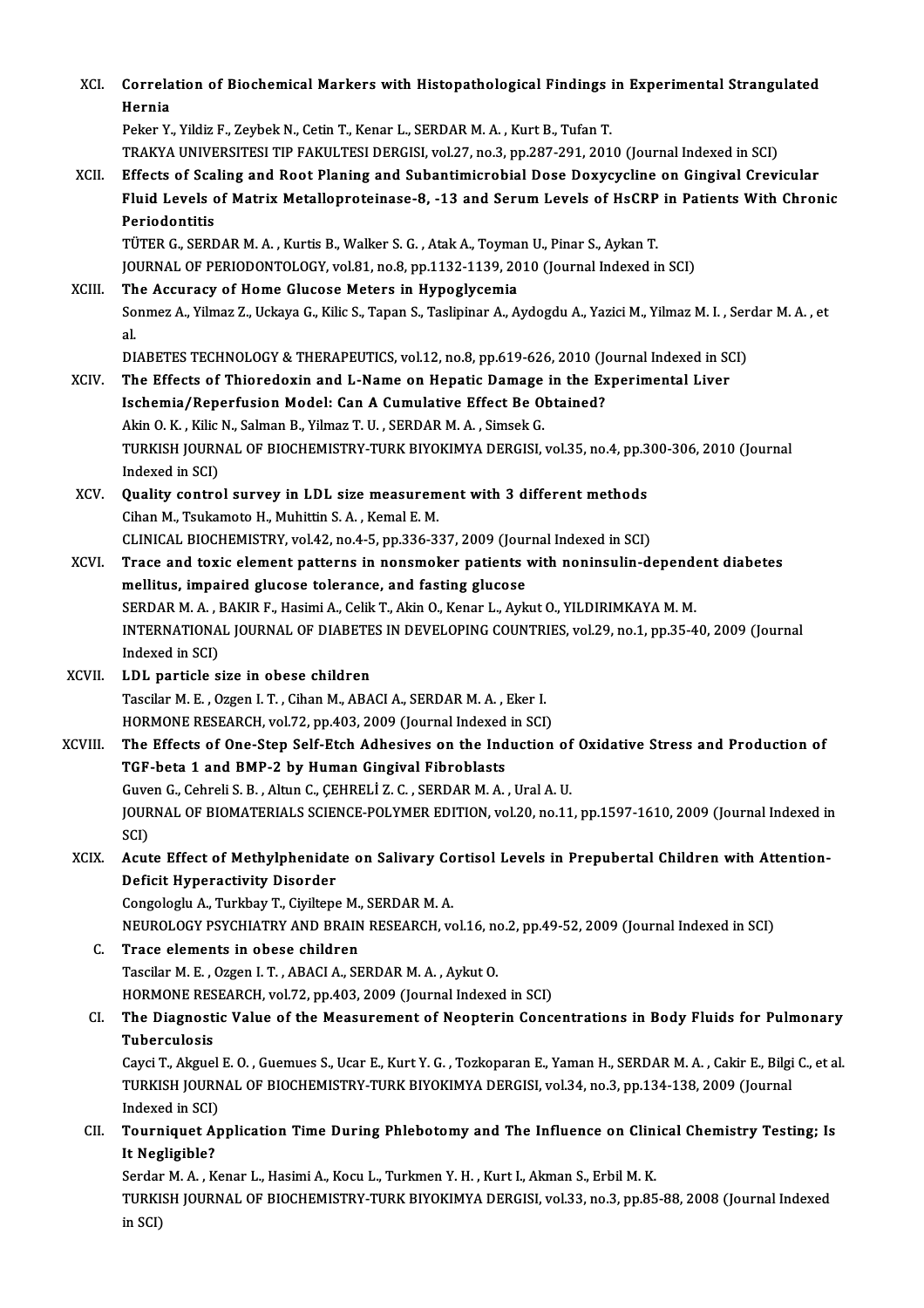- CIII. Evaluation of gingival crevicular fluid and serum levels of high-sensitivity C-reactive protein in<br>chronic poriodontitic patients with or without coronory anteny disease. Evaluation of gingival crevicular fluid and serum levels of high-sensitiv<br>chronic periodontitis patients with or without coronary artery disease<br>Tuster C. Kurtis B. SERDAR M.A. Evaluation of gingival crevicu<br>chronic periodontitis patients<br>Tueter G., Kurtis B., SERDAR M. A.<br>JOUPMAL OF PERJODONTOLOCY chronic periodontitis patients with or without coronary artery disease<br>Tueter G., Kurtis B., SERDAR M. A.<br>JOURNAL OF PERIODONTOLOGY, vol.78, no.12, pp.2319-2324, 2007 (Journal Indexed in SCI)<br>CCE MMP 8 lavels in smokers an
- Tueter G., Kurtis B., SERDAR M. A.<br>JOURNAL OF PERIODONTOLOGY, vol.78, no.12, pp.2319-2324, 2007 (Journal Indexed in SCI)<br>CIV. GCF MMP-8 levels in smokers and non-smokers with chronic periodontitis following scaling and roo JOURNAL OF PERIODONTOLOGY, vol.78, no.12, pp.2319-2324<br>GCF MMP-8 levels in smokers and non-smokers with companied by systemic use of flurbiprofen<br>Kurtis B. Tuster G. SERDAR M.A., Binar S. Demirel L. Teuma Kurtis B., Tueter G., SERDAR M. A., Pinar S., Demirel I., Toyman U. JOURNALOF PERIODONTOLOGY,vol.78,no.10,pp.1954-1961,2007 (Journal Indexed inSCI)
- CV. Effects of scaling and root planing and sub-antimicrobial dose doxycycline on oral and systemic JOURNAL OF PERIODONTOLOGY, vol.78, no.10, pp.1954-1961, 2007 (Journal Indexed in SCI)<br>Effects of scaling and root planing and sub-antimicrobial dose doxycycline on oral and system<br>biomarkers of disease in patients with bot Effects of scaling and root planing and sub-antimicrobial dose doxycycline on oral and systemic<br>biomarkers of disease in patients with both chronic periodontiti and coronary artery disease<br>Tueter G., Kurtis B., SERDAR M. A biomarkers of disease in patients with both chronic periodontiti and coronary artery di<br>Tueter G., Kurtis B., SERDAR M. A. , Aykan T., Okyay K., Yuecel A., Toyman U., Pinar S., Cemri M., Cengo<br>JOURNAL OF CLINICAL PERIODONT Tueter G., Kurtis B., SERDAR M. A. , Aykan T., Okyay K., Yuecel A., Toyman U., Pinar S., Cemri M., Cengel A., et al.<br>JOURNAL OF CLINICAL PERIODONTOLOGY, vol.34, no.8, pp.673-681, 2007 (Journal Indexed in SCI)<br>CVI. Effect o
- JOURNAL OF CLINICAL PERIODONTOLOGY, vol.34, no.8, pp.673-681, 2007<br>Effect of mineral trioxide aggregate cements on transforming gro<br>morphogenetic protein production by human fibroblasts in vitro<br>Cuver C. Cebreli 7. C. Ural Effect of mineral trioxide aggregate cements on<br>morphogenetic protein production by human fib<br>Guven G., Cehreli Z. C. , Ural A., SERDAR M. A. , Basak F.<br>JOUPMAL OF ENDODONTICS vol 22, no 4, nn 447,450. Guven G., Cehreli Z. C. , Ural A., SERDAR M. A. , Basak F.<br>JOURNAL OF ENDODONTICS, vol.33, no.4, pp.447-450, 2007 (Journal Indexed in SCI)
- CVII. Gingival crevicular fluid prostaglandin E-2 and thiobarbituric acid reactive substance levels in JOURNAL OF ENDODONTICS, vol.33, no.4, pp.447-450, 2007 (Journal Indexed in SCI)<br>Gingival crevicular fluid prostaglandin E-2 and thiobarbituric acid reactive substance levels in<br>smokers and non-smokers with chronic periodon Gingival crevicular fluid prosta<br>smokers and non-smokers with<br>adjunctive use of flurbiprofen<br><sup>Vuntio P. Tutor G. SEPDAR M.A.</sup> L smokers and non-smokers with chronic periodontitis fol<br>adjunctive use of flurbiprofen<br>Kurtis B., Tuter G., SERDAR M. A. , Pinar S., Demirel I., Toyman U.<br>JOUPMAL OF PERJODONTOLOGY vol.79, no.1, np.104,111, 2007. adjunctive use of flurbiprofen<br>Kurtis B., Tuter G., SERDAR M. A. , Pinar S., Demirel I., Toyman U.<br>JOURNAL OF PERIODONTOLOGY, vol.78, no.1, pp.104-111, 2007 (Journal Indexed in SCI)

CVIII. Tumor necrosis factor-alpha levels during two different canine distalization techniques Karacay S., Saygun I., Bengi A.O., SERDAR M.A. Tumor necrosis factor-alpha levels during two different canine distalize<br>Karacay S., Saygun I., Bengi A. O. , SERDAR M. A.<br>ANGLE ORTHODONTIST, vol.77, no.1, pp.142-147, 2007 (Journal Indexed in SCI)<br>Effect of nitrogon must

- CIX. Effect of nitrogen mustard, a vesicant agent, on lymphocyte energy metabolism<br>Kenar L., Boyunaga H., Serdar M. A., Karayilanoglu T., Erbil M. K. ANGLE ORTHODONTIST, vol.77, no.1, pp.142-147, 2007 (Journal<br>Effect of nitrogen mustard, a vesicant agent, on lymphocy<br>Kenar L., Boyunaga H., Serdar M. A. , Karayilanoglu T., Erbil M. K.<br>CLINICAL CHEMISTRY AND LABORATORY ME CLINICAL CHEMISTRYANDLABORATORYMEDICINE,vol.44,no.10,pp.1253-1257,2006 (Journal Indexed inSCI)
- CX. The effects of analytical factors on second trimester risk estimations Serdar M. A., Tutuncu L., Olgun A., Hasimi A., Ozgurtas T., Erbil M. The effects of analytical factors on second trimester risk estimations<br>Serdar M. A. , Tutuncu L., Olgun A., Hasimi A., Ozgurtas T., Erbil M.<br>INTERNATIONAL JOURNAL OF GYNECOLOGY & OBSTETRICS, vol.93, no.1, pp.28-32, 2006 (J
- CXI. Rat liver fibrosis regresses better with pegylated interferon alpha 2b and ursodeoxycholic acid INTERNATIONAL JOURNAL OF GYNECOLOGY<br>Rat liver fibrosis regresses better with<br>treatments than spontaneous recovery<br>Tessi L Mes M Vural S. Coment B. Alsisin C. Rat liver fibrosis regresses better with pegylated interferon alpha 2b and u<br>treatments than spontaneous recovery<br>Tasci I., Mas M., Vural S., Comert B., Alcigir G., SERDAR M. A. , Mas N., IŞIK A. T. , Ates Y.<br>UVER INTERNAT treatments than spontaneous recovery<br>Tasci I., Mas M., Vural S., Comert B., Alcigir G., SERDAR M. A. , Mas N., IŞIK A. T. , At<br>LIVER INTERNATIONAL, vol.26, no.2, pp.261-268, 2006 (Journal Indexed in SCI)<br>Cingival apovisula

Tasci I., Mas M., Vural S., Comert B., Alcigir G., SERDAR M. A. , Mas N., IŞIK A. T. , Ates Y.<br>LIVER INTERNATIONAL, vol.26, no.2, pp.261-268, 2006 (Journal Indexed in SCI)<br>CXII. Gingival crevicular fluid alkaline phosp LIVER INTERNATIONAL, vol.26, no.2, pp.261-268, 2006 (Journal Indexed in SCI)<br>Gingival crevicular fluid alkaline phosphatase levels in postmenopausa<br>periodontal treatment<br>Daltaban O., SAYGUN I., BAL B., BALOS K., SERDAR M. Gingival crevicular fluid alkaline phosphatase lev<br>periodontal treatment<br>Daltaban O., SAYGUN I., BAL B., BALOS K., SERDAR M. A.<br>JOUPMAL OF PERJODONTOLOGY Vol 77, no 1, np 67, 72.

periodontal treatment<br>Daltaban O., SAYGUN I., BAL B., BALOS K., SERDAR M. A.<br>JOURNAL OF PERIODONTOLOGY, vol.77, no.1, pp.67-72, 2006 (Journal Indexed in SCI)<br>Different ELB(+), angiogenis CYC shamekine prefiles in synevial

- CXIII. Different  $ELR(+)$  angiogenic CXC chemokine profiles in synovial fluid of patients with Behcet's<br>disease, familial Mediterranean fever, rheumatoid arthritis, and osteoarthritis JOURNAL OF PERIODONTOLOGY, vol.77, no.1, pp.67-72, 2006 (Journal Indexed in SCI)<br>Different ELR(+) angiogenic CXC chemokine profiles in synovial fluid of patier<br>disease, familial Mediterranean fever, rheumatoid arthritis, a Erdem H., Pay S., Serdar M. A., Simsek I., Dinc A., Musabak U., Pekel A., Turan M. disease, familial Mediterranean fever, rheumatoid arthritis, and osteoarthritis<br>Erdem H., Pay S., Serdar M. A. , Simsek I., Dinc A., Musabak U., Pekel A., Turan M.<br>RHEUMATOLOGY INTERNATIONAL, vol.26, no.2, pp.162-167, 2005 Erdem H., Pay S., Serdar M. A. , Simsek I., Dinc A., Musabak U., Pekel A., Turan M.<br>RHEUMATOLOGY INTERNATIONAL, vol.26, no.2, pp.162-167, 2005 (Journal Indexed in SCI)<br>CXIV. Gingival crevicular fluid levels of monocyte che
- RHEUMATOLOGY INTERNATIONAL, vol.26, no.2, pp.162-167, 2005<br>Gingival crevicular fluid levels of monocyte chemoattractan<br>alpha in patients with chronic and aggressive periodontitis<br>Kurtis B. Tutor G. SERDAR M.A., Akdomir B. Gingival crevicular fluid levels of monocyte chemoattractant p<br>alpha in patients with chronic and aggressive periodontitis<br>Kurtis B., Tuter G., SERDAR M. A. , Akdemir P., Uygur C., Firatli E., Bal B.<br>JOUPMAL OF PERJODONTOL alpha in patients with chronic and aggressive periodontitis<br>Kurtis B., Tuter G., SERDAR M. A. , Akdemir P., Uygur C., Firatli E., Bal B.<br>JOURNAL OF PERIODONTOLOGY, vol.76, no.11, pp.1849-1855, 2005 (Journal Indexed in SCI) Kurtis B., Tuter G., SERDAR M. A., Akdemir P., Uygur C., Firatli E., Bal B.<br>JOURNAL OF PERIODONTOLOGY, vol.76, no.11, pp.1849-1855, 2005 (Journal Indexed in SCI)<br>CXV. Effects of phase I periodontal treatment on gingival cr
- JOURNAL OF PERIODONTOLOGY, vol.76, no.11, pp.1849-1855, 2005 (Journal Effects of phase I periodontal treatment on gingival crevicular flametalloproteinase-3 and tissue inhibitor of metalloproteinase-1<br>Tutor C. Kurtie B. SE CXV. Effects of phase I periodontal treatment on gingival crevicular fluid levels of matrix<br>metalloproteinase-3 and tissue inhibitor of metalloproteinase-1<br>Tuter G., Kurtis B., SERDAR M. A., ATAK YÜCEL A., Ayhan E., Karadu JOURNAL OF CLINICAL PERIODONTOLOGY, vol.32, no.9, pp.1011-1015, 2005 (Journal Indexed in SCI)
- CXVI. Effect of macro-creatine kinase and increased creatine kinase BB on the rapid diagnosis of patients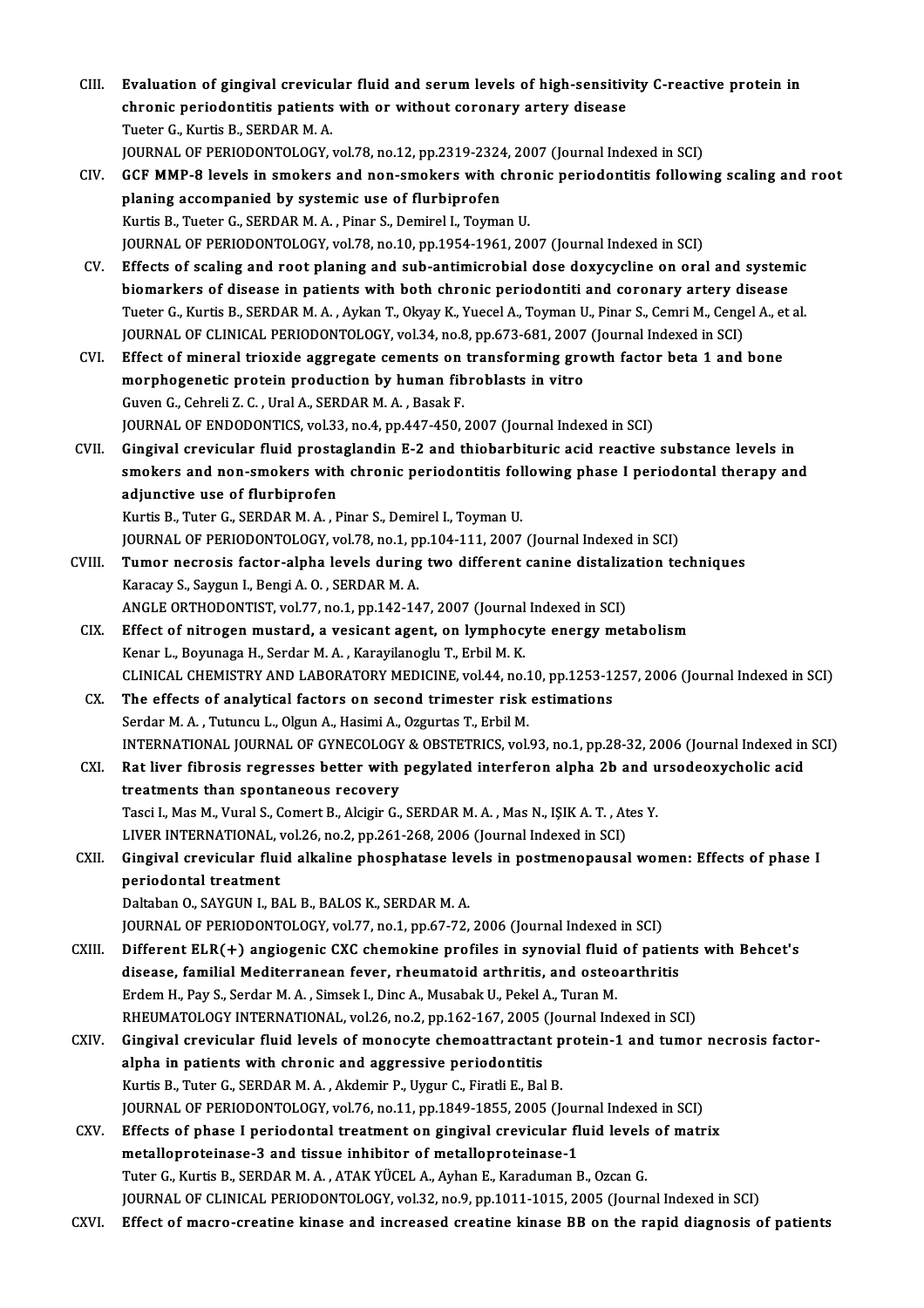with suspected acute myocardial infarction in the emergency department With suspected acute myocardial infarction in the emergency department<br>Kutluay T., Serdar M. A. , Tokgoz S., Metinyurt G., Tapan S., Erinc K., Hasimi A., Kenar L., Bilgi C.<br>MU ITARY MEDICINE yol 170, no 8, nn 648,652,2005 with suspected acute myocardial infarction in the emergency departm<br>Kutluay T., Serdar M. A. , Tokgoz S., Metinyurt G., Tapan S., Erinc K., Hasimi A., Ke<br>MILITARY MEDICINE, vol.170, no.8, pp.648-652, 2005 (Journal Indexed Kutluay T., Serdar M. A. , Tokgoz S., Metinyurt G., Tapan S., Erinc K., Hasimi A., Kenar L., Bilgi C.<br>MILITARY MEDICINE, vol.170, no.8, pp.648-652, 2005 (Journal Indexed in SCI)<br>CXVII. In vitro IL-1 beta release from gingi MILITARY MEDICINE, vol.170, no.8, pp.648-652, 2005 (Journal Indexed in SCI)

| CXVII.        | In vitro IL-1 beta release from gingival fibroblasts in response to pure metals, dental alloys and            |
|---------------|---------------------------------------------------------------------------------------------------------------|
|               | ceramic                                                                                                       |
|               | Ozen J., Atay A., Beydemir B., SERDAR M. A., Ural A., Dalkiz M., Soysal Y.                                    |
|               | JOURNAL OF ORAL REHABILITATION, vol.32, no.7, pp.511-517, 2005 (Journal Indexed in SCI)                       |
| CXVIII.       | Exogenously administered and endogenously produced melatonin reduce hyperbaric oxygen-                        |
|               | induced oxidative stress in rat lung                                                                          |
|               | Topal T., Oter S., Korkmaz A., Sadir S., Metinyurt G., Korkmazhan E., SERDAR M. A., Bilgic H., Reiter R.      |
|               | LIFE SCIENCES, vol.75, no.4, pp.461-467, 2004 (Journal Indexed in SCI)                                        |
| <b>CXIX</b>   | The effect of taurine treatment on oxidative stress in experimental liver fibrosis                            |
|               | Mas M., Comert B., Oncu K., Vural S., Akay C., Tasci I., Ozkomur E., SERDAR M. A., Mas N., Alcigir G., et al. |
|               | HEPATOLOGY RESEARCH, vol.28, no.4, pp.207-215, 2004 (Journal Indexed in SCI)                                  |
| CXX.          | Incidence, course, and prediction of hyperbilirubinemia in near-term and term newborns                        |
|               | Sarici S., SERDAR M. A., Korkmaz A., Erdem G., Oran O., Tekinalp G., Yurdakok M., Yigit S.                    |
|               | PEDIATRICS, vol.113, no.4, pp.775-780, 2004 (Journal Indexed in SCI)                                          |
| CXXI.         | Evaluation of plasma ionized magnesium levels in neonatal hyperbilirubinemia                                  |
|               | Sarici S., SERDAR M. A., Erdem G., Alpay F.                                                                   |
|               | PEDIATRIC RESEARCH, vol.55, no.2, pp.243-247, 2004 (Journal Indexed in SCI)                                   |
| <b>CXXII</b>  | Plasma ionized magnesium levels in neonatal respiratory distress syndrome                                     |
|               | Sarici S., SERDAR M. A., Erdem G., Alpay F., Tekinalp G., Yurdakok M., Yigit S., Gokcay E.                    |
|               | BIOLOGY OF THE NEONATE, vol.86, no.2, pp.110-115, 2004 (Journal Indexed in SCI)                               |
| <b>CXXIII</b> | Role of urinary zinc and copper on calcium oxalate stone formation                                            |
|               | Ozgurtas T., Yakut G., Gulec M., SERDAR M. A., Kutluay T.                                                     |
|               | UROLOGIA INTERNATIONALIS, vol.72, no.3, pp.233-236, 2004 (Journal Indexed in SCI)                             |
| <b>CXXIV</b>  | The effects of gingko biloba extract (EGb 761) on experimental acute pancreatitis                             |
|               | Zeybek N., Gorgulu S., Yagci G., Serdar M. A., Simsek A., Kaymakcioglu N., Deveci S., Ozcelik H., Tufan T.    |
|               | JOURNAL OF SURGICAL RESEARCH, vol.115, no.2, pp.286-293, 2003 (Journal Indexed in SCI)                        |
| <b>CXXV</b>   | Correlation between erythrocyte antioxidant activity, lipid peroxidation, and disease activity in             |
|               | patients with Behcet's disease                                                                                |
|               | Akar A., Arca E., Serdar M. A., Akay C., Aydin A., Tastan H., Gur A.                                          |
|               | JOURNAL OF THE EUROPEAN ACADEMY OF DERMATOLOGY AND VENEREOLOGY, vol.17, no.4, pp.482-483, 2003                |
|               | (Journal Indexed in SCI)                                                                                      |
| CXXVI.        | BHK cell attachment and growth on EDA-plasma-modified poly(L-lactide/epsilon-caprolactone)                    |
|               | biodegradable films                                                                                           |
|               | Gurpinar O., Tuzlakoglu K., Onur M., Tumer A., SERDAR M. A., Unal N., Piskin E.                               |
|               | JOURNAL OF BIOMATERIALS SCIENCE-POLYMER EDITION, vol.14, no.6, pp.589-600, 2003 (Journal Indexed in SCI)      |
| CXXVII.       | Clinical examination and interleukin-1 beta levels in gingival crevicular fluid in patients treated with      |
|               | removable partial dentures                                                                                    |
|               | Kurtis B., Tuter G., Korkmaz T., ATAK YÜCEL A., SERDAR M. A., Ozcan G.                                        |
|               | INTERNATIONAL JOURNAL OF PROSTHODONTICS, vol.16, no.1, pp.59-63, 2003 (Journal Indexed in SCI)                |
| CXXVIII.      | Diagnostic approach to prostate cancer using total prostate specific antigen-based parameters                 |
|               | together                                                                                                      |
|               | SERDAR M. A., Oguz O., Olgun A., Seckin B., Ilgan S., Hasimi A., Salih M., Peker F., Kutluay T.               |
|               | ANNALS OF CLINICAL AND LABORATORY SCIENCE, vol.32, no.1, pp.22-30, 2002 (Journal Indexed in SCI)              |
| CXXIX.        | Evaluation of matrix metalloproteinase-1 and tissue inhibitor of metalloproteinase-1 levels in                |
|               | gingival fibroblasts of cyclosporin A-treated patients                                                        |
|               | Tuter G., SERDAR M. A., Yalim M., Gurhan I., Balos K.                                                         |
|               | JOURNAL OF PERIODONTOLOGY, vol.73, no.11, pp.1273-1278, 2002 (Journal Indexed in SCI)                         |
| CXXX.         | Sialic acid content of low density lipoprotein in hemodialysis patients.                                      |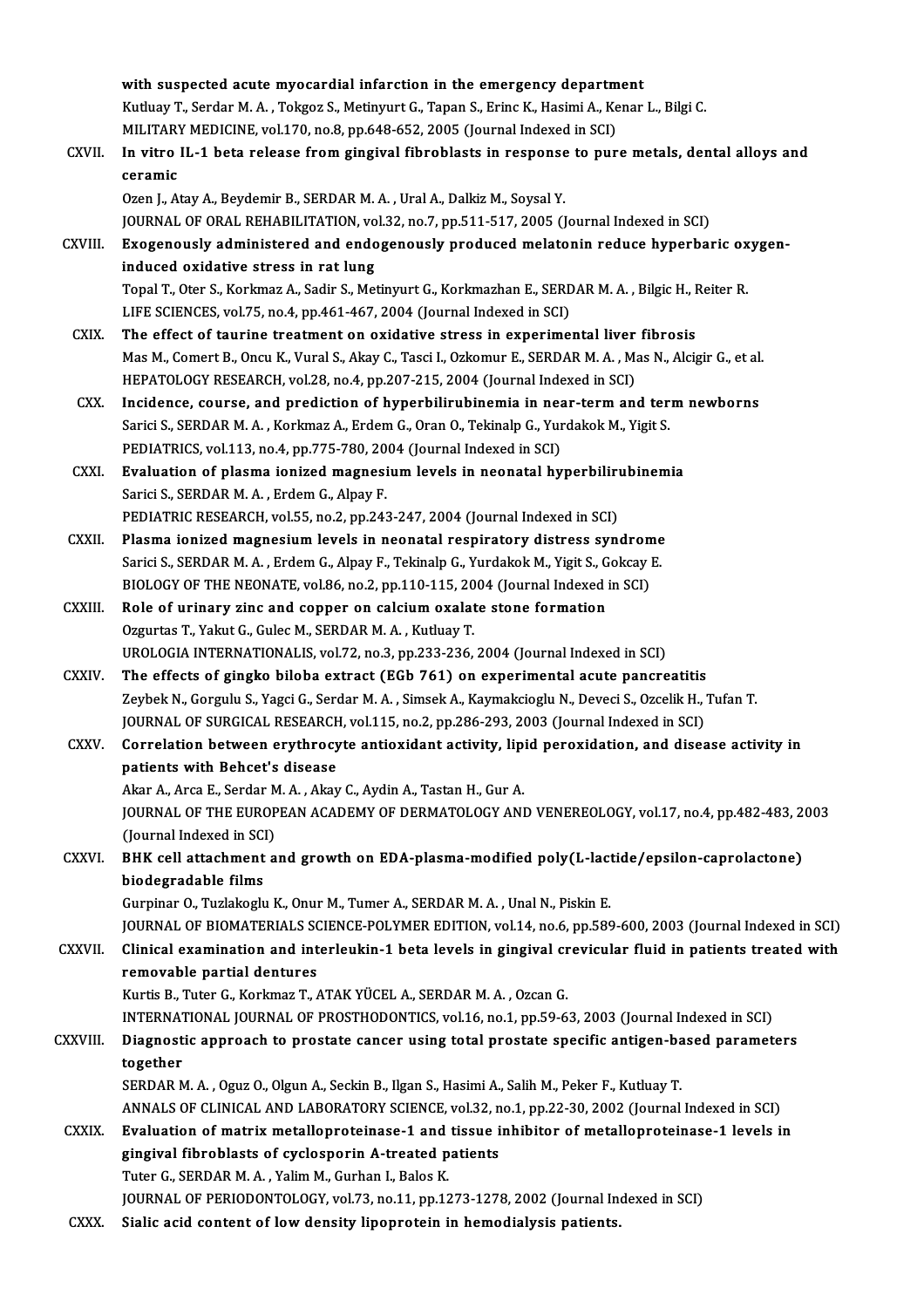KutluayT.,GunaydinA.,SERDARM.A. ,OzgurtasT. CLINICAL CHEMISTRY, vol.48, no.6, 2002 (Journal Indexed in SCI) CXXXI. Effects of phase I periodontal treatment on gingival crevicular fluid levels of matrix CLINICAL CHEMISTRY, vol.48, no.6, 2002 (Journal Indexed in SCI)<br>Effects of phase I periodontal treatment on gingival crevicular fl<br>metalloproteinase-1 and tissue inhibitor of metalloproteinase-1<br>Tuter C. Kurtie B. SERDAR M Effects of phase I periodonta<br>metalloproteinase-1 and tiss<br>Tuter G., Kurtis B., SERDAR M. A.<br>JOUPMAL OF PERJODONTOLOCY Tuter G., Kurtis B., SERDAR M. A.<br>JOURNAL OF PERIODONTOLOGY, vol.73, no.5, pp.487-493, 2002 (Journal Indexed in SCI) Tuter G., Kurtis B., SERDAR M. A.<br>JOURNAL OF PERIODONTOLOGY, vol.73, no.5, pp.487-493, 2002 (Journal Indexed in SCI)<br>CXXXII. An early (sixth-hour) serum bilirubin measurement is useful in predicting the development of<br>sign JOURNAL OF PERIODONTOLOGY, vol.73, no.5, pp.487-493, 2002 (Journal Indexed in SCI)<br>An early (sixth-hour) serum bilirubin measurement is useful in predicting the development of<br>significant hyperbilirubinemia and severe ABO An early (sixth-hour) serum bilirubin<br>significant hyperbilirubinemia and sev<br>of newborns with ABO incompatibility<br>Sarisi S. Yurdakak M. SEPDAP M.A. Oran ( significant hyperbilirubinemia and severe ABO hemolytic disease i<br>of newborns with ABO incompatibility<br>Sarici S., Yurdakok M., SERDAR M. A. , Oran O., Erdem G., Tekinalp G., Yigit S.<br>PEDIATRICS vol.100 no.4, 2002 (Journal of newborns with ABO incompatibility<br>Sarici S., Yurdakok M., SERDAR M. A. , Oran O., Erdem G., T.<br>PEDIATRICS, vol.109, no.4, 2002 (Journal Indexed in SCI)<br>Sialia agid contant of low dongity linearnatein in bes Sarici S., Yurdakok M., SERDAR M. A., Oran O., Erdem G., Tekinalp G., Yigit S.<br>PEDIATRICS, vol.109, no.4, 2002 (Journal Indexed in SCI)<br>CXXXIII. Sialic acid content of low-density lipoprotein in hemodialysis patients<br>SERDA PEDIATRICS, vol.109, no.4, 2002 (Journal Indexed in SCI)<br>Sialic acid content of low-density lipoprotein in hemodialysis patients<br>SERDAR M. A. , Yilmaz K. B. , Gunaydin A., Tapan S., Caglar K., Yaman H., Ozgurtas T., Kutlua Sialic acid content of low-density lipoprotein in hemodialysis patients<br>SERDAR M. A. , Yilmaz K. B. , Gunaydin A., Tapan S., Caglar K., Yaman H., Ozgurtas T., Kutlu<br>DIALYSIS & TRANSPLANTATION, vol.31, no.2, pp.97-101, 2002 CXXXIV. Galactokinase deficiency: A case report DIALYSIS & TRANSPLANTATION, vol.31, no.2, pp.97-101, 20<br>Galactokinase deficiency: A case report<br>Kurt I., SERDAR M. A. , Mutlu F., Bayer A., Allen J., Kutluay T.<br>JOUPMAL OF PEDIATRIC OPHTHALMOLOCY & STRAPISMUS Galactokinase deficiency: A case report<br>Kurt I., SERDAR M. A. , Mutlu F., Bayer A., Allen J., Kutluay T.<br>JOURNAL OF PEDIATRIC OPHTHALMOLOGY & STRABISMUS, vol.39, no.1, pp.41-43, 2002 (Journal Indexed in SCI)<br>Interlevkin 1, CXXXV. Interleukin-1 beta and thiobarbituric acid reactive substance (TBARS) levels after phase I JOURNAL OF PEDIATRIC OPHTHALMOLOGY & STRABISMUS, vol.39<br>Interleukin-1 beta and thiobarbituric acid reactive substan<br>periodontal therapy in patients with chronic periodontitis<br>Tuter C. Kurtie B. SERDAR M.A. Tuter G., Kurtis B., SERDAR M. A. periodontal therapy in patients with chronic periodontitis<br>Tuter G., Kurtis B., SERDAR M. A.<br>JOURNAL OF PERIODONTOLOGY, vol.72, no.7, pp.883-888, 2001 (Journal Indexed in SCI)<br>The effect of iron sunnlementation on visual e Tuter G., Kurtis B., SERDAR M. A.<br>JOURNAL OF PERIODONTOLOGY, vol.72, no.7, pp.883-888, 2001 (Journal Indexed in SCI)<br>CXXXVI. The effect of iron supplementation on visual-evoked potentials in infants with iron-deficiency JOURNA<br>The effe<br>anemia<br>Sarici S The effect of iron supplementation on visual-evoked potentials in<br>anemia<br>Sarici S., Okutan V., Dundaroz M., SERDAR M. A. , Akin R., Deda G., Gokcay E.<br>JOUPMAL OF TROPICAL PEDIATRICS, vol.47, no.3, nn.132,135, 2001 (Journ anemia<br>Sarici S., Okutan V., Dundaroz M., SERDAR M. A. , Akin R., Deda G., Gokcay E.<br>JOURNAL OF TROPICAL PEDIATRICS, vol.47, no.3, pp.132-135, 2001 (Journal Indexed in SCI)<br>Linids and diabetis foot Sarici S., Okutan V., Dundar<br>JOURNAL OF TROPICAL PE<br>CXXXVII. Lipids and diabetic foot JOURNAL OF TROPICAL PEDIATRICS, vol.47, no.3, pp.132-135, 2001 (Journal<br>Lipids and diabetic foot<br>Nalbant S., SERDAR M. A. , Yonem A., Top C., Kucukardali Y., Zeki C., Danaci M.<br>DIABETES. vol.50, 2001 (Journal Indoved in SC Lipids and diabetic foot<br>Nalbant S., SERDAR M. A. , Yonem A., Top C., Kucukardali Y., Zeki C., Danaci M.<br>DIABETES, vol.50, 2001 (Journal Indexed in SCI) Nalbant S., SERDAR M. A., Yonem A., Top C., Kucukardali Y., Zeki C., Danac<br>DIABETES, vol.50, 2001 (Journal Indexed in SCI)<br>CXXXVIII. Brainstem auditory-evoked potentials in iron-deficiency anemia<br>Sorici S. SERDAR M. A., Du DIABETES, vol.50, 2001 (Journal Indexed in SCI)<br>Brainstem auditory-evoked potentials in iron-deficiency anemia<br>Sarici S., SERDAR M. A. , Dundaroz M., Unay B., Akin R., Deda G., Gokcay E.<br>REDIATRIC NEUROLOCY, vol.24, no.2, Brainstem auditory-evoked potentials in iron-deficiency anemia<br>Sarici S., SERDAR M. A. , Dundaroz M., Unay B., Akin R., Deda G., Gokcay E.<br>PEDIATRIC NEUROLOGY, vol.24, no.3, pp.205-208, 2001 (Journal Indexed in SCI)<br>Hee of Sarici S., SERDAR M. A., Dundaroz M., Unay B., Akin R., Deda G., Gokcay E.<br>PEDIATRIC NEUROLOGY, vol.24, no.3, pp.205-208, 2001 (Journal Indexed in SCI)<br>CXXXIX. Use of CA15-3, CEA and prolactin for the primary diagnosis of PEDIATRIC NEUROLOGY, vol.24, no.3, pp.205-208, 2001 (Journal Use of CA15-3, CEA and prolactin for the primary dia<br>the prognostic factors at the time of initial diagnosis<br>Arelan N. Sardar M.A., Davasi S. Orturk B. Narin Y. Use of CA15-3, CEA and prolactin for the primary diagnosis of breast can<br>the prognostic factors at the time of initial diagnosis<br>Arslan N., Serdar M. A., Deveci S., Ozturk B., Narin Y., Ilgan S., Ozturk E., Ozguven M.<br>ANNA the prognostic factors at the time of initial diagnosis<br>Arslan N., Serdar M. A. , Deveci S., Ozturk B., Narin Y., Ilgan S., Ozturk E., Ozguven M.<br>ANNALS OF NUCLEAR MEDICINE, vol.14, no.5, pp.395-399, 2000 (Journal Indexed Arslan N., Serdar M. A. , Deveci S., Ozturk B., Narin Y., Ilgan S., Ozturk E., Ozguven M.<br>ANNALS OF NUCLEAR MEDICINE, vol.14, no.5, pp.395-399, 2000 (Journal Indexed in SCI)<br>CXL. Erythropoietic protoporphyria with antinucl ANNALS OF NUCLEAR MEDICINE,<br>Erythropoietic protoporphyria<br>systemic lupus erythematosus<br>Sonmez A. Bulueu E. Sener O. Ser Erythropoietic protoporphyria with antinuclear antibody positivity: Av<br>systemic lupus erythematosus<br>Sonmez A., Bulucu F., Sener O., Serdar M. A. , Unal T., Caliskaner Z., Kocabalkan F.<br>JOUPMAL OF INVESTIC ATIONAL ALLERCOLO JOURNAL OF INVESTIGATIONAL ALLERGOLOGY & CLINICAL IMMUNOLOGY, vol.10, no.1, pp.47-48, 2000 (Journal Indexed in SCI) Sonmez A., Bulu<br>JOURNAL OF IN<br>Indexed in SCI)<br>Piochomical co CXLI. Biochemical composition of benign thyroid cyst fluid Ozata M., Kurt I., Serdar M.A., Onde M., Aydin A., Corakci A., Gundogan M. BIOLOGICAL TRACE ELEMENT RESEARCH, vol.57, no.1, pp.9-17, 1997 (Journal Indexed in SCI)

### Articles Published in Other Journals

The Published in Other Journals<br>I. A Simple Method for Quantification of Five Urinary Porphyrins, Porphobilinogen and 5-<br>Aminelayulinis Asid, Heins Liquid Chromategraphy Tondom Mass Spectrometry A Simple Method for Quantification of Five Urinary Porphyrins, Porphobilinoge<br>Aminolevulinic Acid, Using Liquid Chromatography Tandem Mass Spectrometry<br>Degan O. Serdan M.A., Murat K. Senmer C. Jenin E. SERTESER M. Ungel J. A Simple Method for Quantification of Five Urinary Porphyrins, P.<br>Aminolevulinic Acid, Using Liquid Chromatography Tandem Mass<br>Dogan O., Serdar M. A., Murat K., Sonmez C., Ispir E., SERTESER M., Unsal I.<br>INDIAN JOUPMAL OF Aminolevulinic Acid, Using Liquid Chromatography Tandem Mass Spectrometry<br>Dogan O., Serdar M. A. , Murat K., Sonmez C., Ispir E., SERTESER M., Unsal I.<br>INDIAN JOURNAL OF CLINICAL BIOCHEMISTRY, vol.34, no.1, pp.82-88, 2019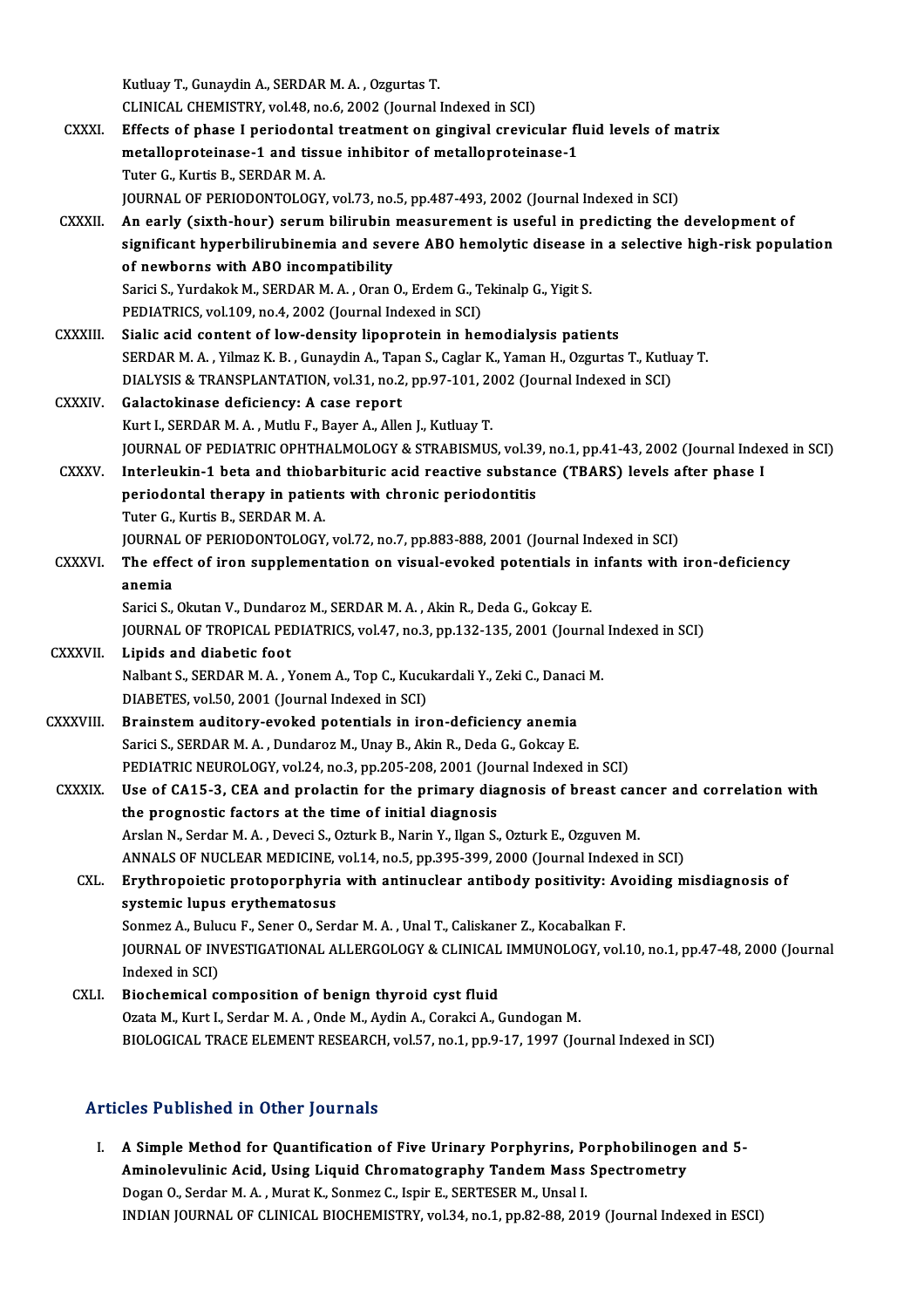- II. İzole Diş Eti Çekilmelerinin Tedavi Sonuçlarının Değerlendirilmesi: Meta-AnalizAssessment of İzole Diş Eti Çekilmelerinin Tedavi Sonuçlarının Değerlendirilmesi: M<br>Treatment Outcomes of Localized Gingival Recessions: Meta-Analysis<br>ÜNSALE, KURGAN S. SERDARM A. yıldırıb. Önder G İzole Diş Eti Çekilmelerinin Tedavi Sonuçlarının |<br>Treatment Outcomes of Localized Gingival Reces<br>ÜNSAL E., KURGAN Ş., SERDAR M. A. , yıldız h., Önder C.<br>Türkiye Klinikleri Diş Hekimliği Bilimleri Dergisi 2018 ( Treatment Outcomes of Localized Gingival Recessions: Meta-Analysis<br>ÜNSAL E., KURGAN Ş., SERDAR M. A. , yıldız h., Önder C.<br>Türkiye Klinikleri Diş Hekimliği Bilimleri Dergisi, 2018 (Refereed Journals of Other Institutions)<br> ÜNSAL E., KURGAN Ş., SERDAR M. A. , yıldız h., Önder C.<br>Türkiye Klinikleri Diş Hekimliği Bilimleri Dergisi, 2018 (Refereed Journals of Other Institutions)<br>III. Cocuklarda çinko düzeyleri ile tekrar eden solunum yolu enfeks
- Türkiye Klinikleri Diş Hekimliği Bilimleri Dergisi, 20<br>**Çocuklarda çinko düzeyleri ile tekrar eden s**o<br>Şahin O.N., Keçecioğlu N., Serdar M.A., Özpınar A. Çocuklarda çinko düzeyleri ile tekrar eden solunum yolu enfeksiyonu arasında ilişki var m<br>Şahin O. N. , Keçecioğlu N., Serdar M. A. , Özpınar A.<br>Erciyes Üniversitesi Sağlık Bilimleri Dergisi, vol.27, pp.36-39, 2018 (Other Erciyes Üniversitesi Sağlık Bilimleri Dergisi, vol.27, pp.36-39, 2018 (Other Refereed National Journals)
- Şahin O. N., Keçecioğlu N., Serdar M. A., Özpınar A.<br>Erciyes Üniversitesi Sağlık Bilimleri Dergisi, vol.27, pp.36-39, 2018 (Other Refereed Nationa<br>IV. İzole Diş Eti Çekilmelerinin Tedavi Sonuçlarının Değerlendirilmesi: Met İzole Diş Eti Çekilmelerinin Tedavi Sonuçlarının Değerlendirilmesi: Meta-Analiz.<br>ÜNSAL E., KURGAN Ş., SERDAR M. A. , Yıldız H., ÖNDER C.<br>Türkiye Klinikleri Periodontoloji - Periodontal Plastik Cerrahi Özel Konular, 2018 (O ÜNSAL E.,<br>Türkiye K.<br>Journals)<br>Associati Türkiye Klinikleri Periodontoloji - Periodontal Plastik Cerrahi Özel Konular, 2018 (Other Refereed<br>Journals)<br>V. Association Between Early Idiopathic Neonatal Jaundice and Urinary Tract Infections<br>Ozean M. Seriei S. H. Vurd
- Journals)<br>V. Association Between Early Idiopathic Neonatal Jaundice and Urinary Tract Infections<br>Ozcan M., Sarici S. U. , Yurdugul Y., Akpinar M., ALTUN BİNGÖL D., Ozcan B., SERDAR M. A. , Sarici D. CLINICAL MEDICINE INSIGHTS-PEDIATRICS, vol.11, 2017 (Journal Indexed in ESCI)
- VI. THE MEASUREMENT OF URINARY 8-HIDROXY-2' DEOXYGUANOSINE LEVEL WITH LIQUID CLINICAL MEDICINE INSIGHTS-PEDIATRICS, vol.11, 2017 (Journal Indexed in ESCI)<br>THE MEASUREMENT OF URINARY 8-HIDROXY-2' DEOXYGUANOSINE LEVEL WITH LIQUID<br>CHROMATOGRAPHY-TANDEM MASS SPECTROMETRY METHOD IN PATIENTS WITH POLYCYS THE MEASUREMENT<br>CHROMATOGRAPHY<br>OVARY SYNDROME OVARY SYNDROME<br>Ozdemir S., Ozdemir O., Sezer S., Torun O., Celik H. T. , Soydas R., Atalay C., SERDAR M. A. , YILDIRIMKAYA M. M.

OVARY SYNDROME<br>Ozdemir S., Ozdemir O., Sezer S., Torun O., Celik H. T. , Soydas R., Atalay C., SERDAR M. A. , YILDIRIMKAYA M.<br>TURKISH JOURNAL OF OBSTETRICS AND GYNECOLOGY, vol.11, no.1, pp.21-28, 2014 (Journal Indexed in E

- VII. The Role of Fecal Calprotectin in Investigating Pediatric Ulcerative Colitis<br>Unal F., Semizel E., SERDAR M. A., Ecevit C. O., Karaca Y., Yilmaz E. M., Kocaefe H., Kasirga H. E. TURKISH JOURNAL OF OBSTETRICS AND GYNECOLOGY, vol.11, no.1, pp.21-28, 2014 (Journal I<br>The Role of Fecal Calprotectin in Investigating Pediatric Ulcerative Colitis<br>Unal F., Semizel E., SERDAR M. A. , Ecevit C. O. , Karaca Y GUNCEL PEDIATRI-JOURNAL OF CURRENT PEDIATRICS, vol.10, no.3, pp.80-84, 2012 (Journal Indexed in ESCI) Unal F., Semizel E., SERDAR M. A., Ecevit C. O., Karaca Y., Yilmaz E. M., Kocaefe H<br>GUNCEL PEDIATRI-JOURNAL OF CURRENT PEDIATRICS, vol.10, no.3, pp.80-84, 2<br>VIII. Siklosporin A nın Gingival Fibroblastların Hücreiçi Ca 2 Üz
- GUNCEL PEDIATRI-JOURNAL OF CURRENT PEDIATRICS, vol.10, no.3, pp.80-84<br>Siklosporin A nın Gingival Fibroblastların Hücreiçi Ca 2 Üzerine Etki:<br>YALIM M., TÜTER G., GÜRHAN S. İ. , BODUR A., Çopur E., SERDAR M. A. , Kurt İ.<br>Car YALIM M., TÜTER G., GÜRHAN S. İ. , BODUR A., Çopur E., SERDAR M. A. , Kurt İ.<br>Gazi Üniversitesi Dişhekimliği Fakültesi Dergisi, 1998 (Other Refereed National Journals)

## Books&Book Chapters

- OOks & Book Chapters<br>I. İzole Diş Eti Çekilmelerinin Tedavi Sonuçlarının Değerlendirilmesi: Meta-Analiz.<br>JİNSALE KURCAN S. SERDAR M.A. Yıldız H. ÖNDER C. I.<br>İzole Diş Eti Çekilmelerinin Tedavi Sonuçlarının D<br>ÜNSAL E., KURGAN Ş., SERDAR M. A. , Yıldız H., ÖNDER C.<br>in: Türkiye Klinikleri Beriedenteleji Beriedentel Plestik G in: Türkiye Klinikleri Periodontoloji Periodontal Plastik Cerrahi, Onur Uçak Türer, Editor, Türkiye Klinikleri, pp.17-<br>27, 2018 ÜNSAL E., KURGAN Ş., SERDAR M. A., Yıldız H., ÖNDER C. I . Türkiye Klinikleri Periodontoloji Periodontal Plastik Cerrahi, Onur Uçak Türer, Editor, Tür<br>27, 2018<br>II. (Rich Diş Eti Çekilmelerinin Tedavi Sonuçlarının Değerlendirilmesi: Meta-Analiz.<br>1998 - Türk Analiz.
- 27, 2018<br>. İzole Diş Eti Çekilmelerinin Tedavi Sonuçlarının<br>ÜNSAL E., KURGAN Ş., SERDAR M. A. , yıldız h., Önder C.<br>in: Beriedentel Plastik Cerrebi Onur Heek Türer, Editer in: Periodontal Plastik Cerrahi, Onur Uçak Türer, Editor, rtadoğu Reklam Tanıtım Yayıncılık Turizm Eğitim İnşaat<br>Sanayi ve Ticaret A.Ş, pp.11-27, 2018 ÜNSAL E., KURGAN Ş., SERDAR M. A., yıldız h., Önder C.

III. Esrar

Sanayi ve Ticaret A.Ş, pp.11-27, 2018<br><mark>Esrar</mark><br>ERGÜDER B. İ. , ŞAHNA E., İŞMAN F. K. , GÖRMÜŞ U., Turhan T., Öktem M., PAŞAOĞLU H., SERDAR M. A. , ÖZDEM S.<br>in: Klinik Teksikeleji I aberaturen Zebirlenme Değerlendirmesinin G Esrar<br>ERGÜDER B. İ. , ŞAHNA E., İŞMAN F. K. , GÖRMÜŞ U., Turhan T., Öktem M., PAŞAOĞLU H., SERDAR M. A. , ÖZDEM S.<br>İn: Klinik Toksikoloji Laboratuvarı-Zehirlenme Değerlendirmesinin Çağdaş Uygulaması, Tai C. Kwong, Barbaraj ERGÜDER B. İ. , ŞAHNA E., İŞMAN F. K. , GÖRMÜŞ U., Turhan T., Öktem M., PAŞAOĞLU H., SERDAR<br>in: Klinik Toksikoloji Laboratuvarı-Zehirlenme Değerlendirmesinin Çağdaş Uygulaması, Tai C. Kw<br>Magnani, Thomas G. Rosano, Leslie M Magnani, Thomas G. Rosano, Leslie M. Shaw, Editor, Güler Matbaacılık, Elazığ, pp.119-139, 2017<br>Refereed Congress / Symposium Publications in Proceedings

- efereed Congress / Symposium Publications in Proceedings<br>I. Breastmilk MMP-1 Leptin, IL-6 and fatty acid levels and their association with infant growth<br>ATAN SAHIN Ö N. ÖZPINAR A. SERDAR M.A. ATAN ŞAHİN Ö.N. , ÖZPINAR A., SERDARM.<br>ATAN ŞAHİN Ö.N. , ÖZPINAR A., SERDARM.A.<br>Fusallansa in Bediatrics 2020, Natharlanda 02. Breastmilk MMP-1 Leptin, IL-6 and fatty acid levels and<br>ATAN ŞAHİN Ö.N., ÖZPINAR A., SERDAR M.A.<br>Excellence In Pediatrics 2020, Netherlands, 03 December 2020<br>Matannal Omaga Hae in prognangy degreeses H. 6 levels
- ATAN ŞAHİN Ö. N. , ÖZPINAR A., SERDAR M. A.<br>Excellence In Pediatrics 2020, Netherlands, 03 December 2020<br>II. Maternal Omega Use in pregnancy decreases IL-6 levels in breastmilk<br>ATAN SAHİN Ö. N. ÖZPINAR A. SERRAR M. A. Excellence In Pediatrics 2020, Netherlands, 03 December 2020<br>Maternal Omega Use in pregnancy decreases IL-6 levels<br>ATAN ŞAHİN Ö.N., ÖZPINAR A., SERDAR M.A.<br>Excellence in Pediatrics, Denmark, 05 December 2019, no.1 Maternal Omega Use in pregnancy decreases IL-6 lev<br>ATAN ŞAHİN Ö. N. , ÖZPINAR A., SERDAR M. A.<br>Excellence in Pediatrics, Denmark, 05 December 2019, no.1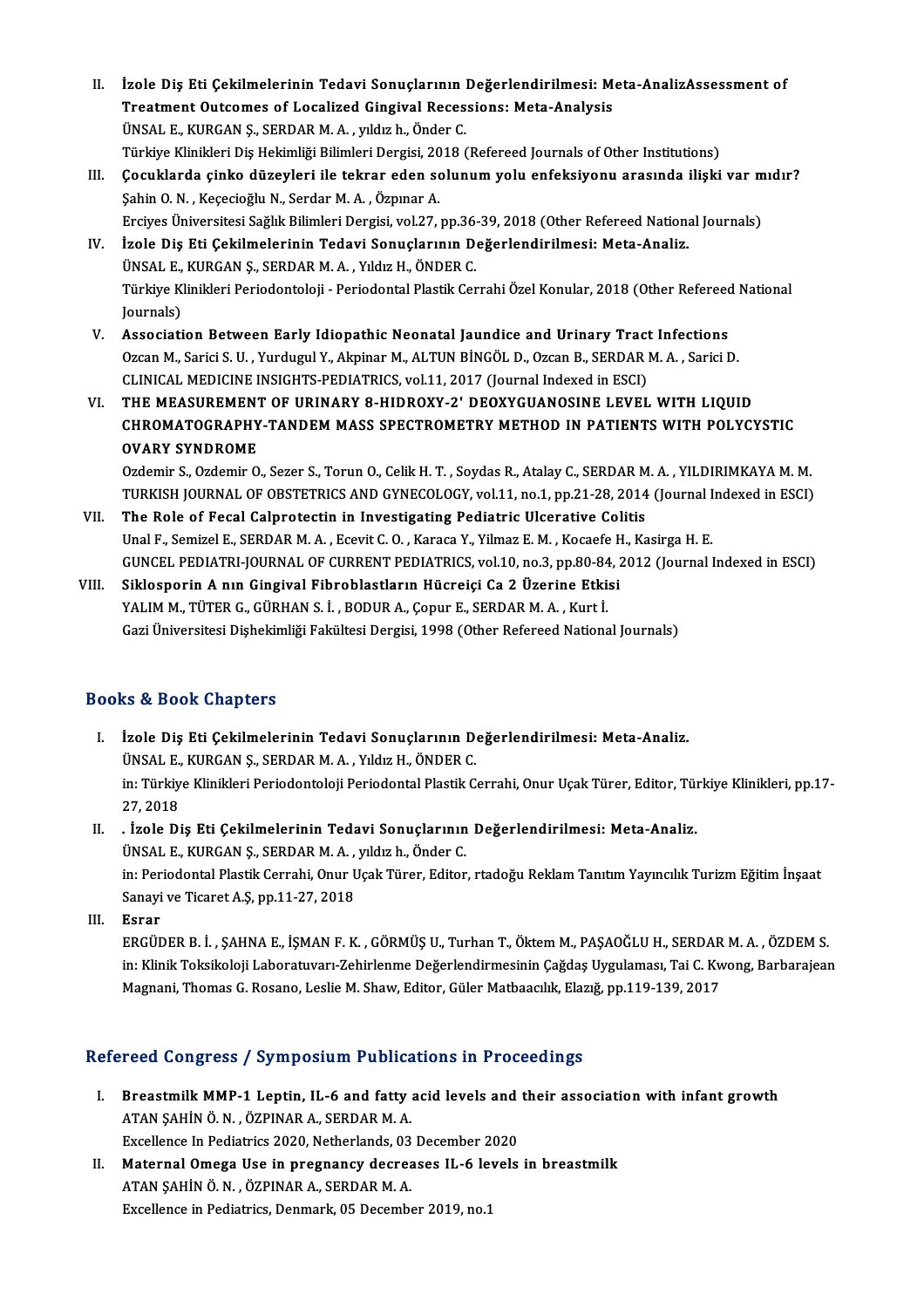III. Automated 25-Hydroxy Vitamin D Immunoassay Comparison With LC-MS/MS Method<br>SARIWANE, SERDAR M.A **Automated 25-Hydroxy<br>SARUHAN E., SERDAR M. A.<br>27th Ballian Clinical Labora** 27th Balkan Clinical Laboratory Federation (BCLF) Congress and 30th National Biochemistry Congress (NBC), 27<br>- 31 October 2019 SARUHAN E., SERDAR M. A. 27th Balkan Clinical Laboratory Federation (BCLF) Congress and 30th National Biochemistry Congress<br>- 31 October 2019<br>IV. "Evaluation of ADAMTS-1, VEGF, and HIF-1α Levels In Generalized Aggressive and Chronic<br>- Periodentit - 31 October 2019<br>"Evaluation of ADAMT<br>Periodontitis Patients<br>TAYMAN M.A., KUPCAN Periodontitis Patients<br>TAYMAN M. A. , KURGAN Ş., ÖNDER C., SERDAR M. A. , GÜNHAN M. European Federation of Periodontology (EuroPerio) 9, Netherlands, 20 June 2019 TAYMAN M. A. , KURGAN Ş., ÖNDER C., SERDAR M. A. , GÜNHAN M.<br>European Federation of Periodontology (EuroPerio) 9, Netherlands, 20 June 2019<br>V. The Effects of Octenidine Spray on Wound Healing and Clinical Parameters After European Federation of Periodontology (Eurol<br>The Effects of Octenidine Spray on Wound<br>Surgery in Chronic Periodontitis Patients<br>ÖNDER C. CÜRCAN C.A., KURCAN S. SERDAR I The Effects of Octenidine Spray on Wound Healing and<br>Surgery in Chronic Periodontitis Patients<br>ÖNDER C., GÜRGAN C. A. , KURGAN Ş., SERDAR M. A. , ÜNSAL E.<br>Uluslarares: Hinelmat Tra ve Sağlık Bilimleri Kongresi 1 , 03 M. Surgery in Chronic Periodontitis Patients<br>ÖNDER C., GÜRGAN C. A. , KURGAN Ş., SERDAR M. A. , ÜNSAL E.<br>Uluslararası Hipokrat Tıp ve Sağlık Bilimleri Kongresi, 1 - 03 March 2019 VI. KRONİK PERİODONTİTİS HASTALARINDA PERİODONTAL FLAP CERRAHİSİ SONRASINDA Uluslararası Hipokrat Tıp ve Sağlık Bilimleri Kongresi, 1 - 03 March 2019<br>KRONİK PERİODONTİTİS HASTALARINDA PERİODONTAL FLAP CERRAHİSİ SONRASINDA<br>KULLANILAN OKTENİDİN SPREYİN YARA İYİLEŞMESİ VE KLİNİK PARAMETRELER ÜZERİNE KRONİK PERİODONTİTİS HASTALARINDA PERİODONTA<br>KULLANILAN OKTENİDİN SPREYİN YARA İYİLEŞMESİ V<br>Önder C., GÜRGAN C.A. , KURGAN Ş., SERDAR M. A. , ÜNSAL E.<br>Uluslarara kansta, Arkara Turkay 1, .03 Marsh 2010 KULLANILAN OKTENİDİN SPREYİN YARA İYİLEŞM<br>Önder C., GÜRGAN C. A. , KURGAN Ş., SERDAR M. A. , ÜN<br>Uluslararsı kongre, Ankara, Turkey, 1 - 03 March 2019<br>Periodentitis bestalarında diseti eluğu suya; ESM Önder C., GÜRGAN C. A. , KURGAN Ş., SERDAR M. A. , ÜNSAL E.<br>Uluslararsı kongre, Ankara, Turkey, 1 - 03 March 2019<br>VII. Periodontitis hastalarında dişeti oluğu sıvısı ESM-1 (endoteliyal-hücre spesifik molekül-1) Uluslararsı kongre, Ankara, Turkey, 1 - 03 March 2019<br>Periodontitis hastalarında dişeti oluğu sıvısı ESM-1 (endoteliyal-hücre spesifik molekül-1)<br>seviyelerinin interselüler adezyon molekül-1 (ICAM-1), lenfosit fonksiyonuyl Periodontitis hastalarında dişeti olu<br>seviyelerinin interselüler adezyon m<br>1) ve klinik parametreler ile ilişkisi.<br>TAYMAN M A - KURCAN S. ÖNDER C. SE seviyelerinin interselüler adezyon molekül-1 (ICAM-1), len<br>1) ve klinik parametreler ile ilişkisi.<br>TAYMAN M.A., KURGAN Ş., ÖNDER C., SERDAR M.A., GÜNHAN M.<br>Türk Periodenteleji Derneği 49. Bilimesi Kongresi 26., 29 Osteber 1) ve klinik parametreler ile ilişkisi.<br>TAYMAN M. A. , KURGAN Ş., ÖNDER C., SERDAR M. A. , GÜNHAN M.<br>Türk Periodontoloji Derneği 48. Bilimsel Kongresi, 26 - 29 October 2018 TAYMAN M. A. , KURGAN Ş., ÖNDER C., SERDAR M. A. , GÜNHAN M.<br>Türk Periodontoloji Derneği 48. Bilimsel Kongresi, 26 - 29 October 2018<br>VIII. Periodontal Hastalıkta Tükürükteki Serbest Aminoasitlerin Değerlendirilmesi<br>PALCIN, BALCI N., KURGAN Ş., ÇEKİCİ A., Çakır T., SERDAR M. A. Periodontal Hastalıkta Tükürükteki Serbest Aminoasitl<br>BALCI N., KURGAN Ş., ÇEKİCİ A., Çakır T., SERDAR M. A.<br>TPD 48. bilimsel Uluslararası Kongresi, 25 - 27 October 2018<br>Effect of Smoking on Saliyary Eree Amine Asid Levels TPD 48. bilimsel Uluslararası Kongresi, 25 - 27 October 2018<br>IX. Effect of Smoking on Salivary Free Amino Acid Levels TaşD.,ÖNDERC.,KURGANŞ.,MammadovC.,SERDARM.A. International Society for Prevention of Tobacco Induced Diseases (ISPTID) 14. Kongresi, 4 - 06 October 2018 X. Periodontist and Prosthodontist-Centered Aesthetic Perception For CAD/CAM Chair Side All Ceramic Restorations In The Anterior Maxilla TERZİOĞLUS.H. ,KURGANŞ.,KARAERO.,SERDARM.A. ,AĞANH. EuropeanProsthodonticAssosiation42ndAnnualCongress,13 -15 September 2018 TERZİOĞLU S. H. , KURGAN Ş., KARAER O., SERDAR M. A. , AĞAN H.<br>European Prosthodontic Assosiation 42nd Annual Congress, 13 - 15 September 2018<br>XI. Prenatal tarama testlerinin ve yazılımlarının ISO 13485:2016 kapsamında uyg European Prosthode<br>Prenatal tarama te<br>değerlendirilmesi<br>SARIHAN E. SERDA Prenatal tarama testlerii<br>değerlendirilmesi<br>SARUHAN E., SERDAR M. A.<br>III. Türkiye İnvitre Divernes de<mark>ğerlendirilmesi</mark><br>SARUHAN E., SERDAR M. A.<br>III. Türkiye Invitro Diyagnostik Sempozyumu, Turkey, 28 February - 02 March 2018, vol.43<br>Is there a rektion betwee sing levels, adeneid bynertrophy, witemin D. levels, elk SARUHAN E., SERDAR M. A.<br>III. Türkiye Invitro Diyagnostik Sempozyumu, Turkey, 28 February - 02 March 2018, vol.43<br>XII. Is there a relation betwee zinc levels, adenoid hypertrophy, vitamin D levels, allergy status and<br>recur III. Türkiye Invitro Diyagnostik Sempozyumu, Turkey, 28 Fe<br>Is there a relation betwee zinc levels, adenoid hyper<br>recurrent respiratory system infections in children.<br>Sabin O.N., Sardar M.A., Ögnunar A Şahin O.N., Serdar M.A., Özpınar A. 6th National first International congress in Pediatric Nursery, Antalya, Turkey, 27 - 29 October 2017 XIII. Seasonal vitamin D level and PTH variations of 90046 children living in a subtropical climate Şahin O.N., Serdar M.A., Özpınar A. Seasonal vitamin D level and PTH variations of 90046 children living in a subtropica<br>Şahin O. N. , Serdar M. A. , Özpınar A.<br>Ninth Excellence in Pediatrics Conference, Vienna, Austria, 9 - 12 December 2017, vol.44, pp.40<br>C Sahin O. N. , Serdar M. A. , Özpınar A.<br>Ninth Excellence in Pediatrics Conference, Vienna, Austria, 9 - 12 December 2017, vol.44, pp.40<br>XIV. CA(OH)2, BEYAZ MTA, IROOT SP, MTA FILLAPEX VE ENDOSECENCE BC'NİN TGF-B1 VE BM Ninth Excellence in Pedia<br>CA(OH)2, BEYAZ MTA<br>ÜRETİMİNE ETKİLERİ<br>CÜVEN POLAT CA*V*CÜN CA(OH)2, BEYAZ MTA, IROOT SP, MTA FILLAPEX VE ENDOSECEN<br>ÜRETIMINE ETKILERI<br>GÜVEN POLAT G., AKGÜN Ö. M. , ÇEHRELİ Z. C. , SERDAR M. A. , ALTUN C.<br>24. İZDO ULUSLARARASI KONCRE VE SERÇİSİ. 10. 12 November 2017 **ÜRETİMİNE ETKİLERİ**<br>GÜVEN POLAT G., AKGÜN Ö. M. , ÇEHRELİ Z. C. , SERDAR M. A. , ALTUN C.<br>24. İZDO ULUSLARARASI KONGRE VE SERGİSİ, 10 - 12 November 2017 GÜVEN POLAT G., AKGÜN Ö. M. , ÇEHRELİ Z. C. , SERDAR M. A. , ALTUN C.<br>24. İZDO ULUSLARARASI KONGRE VE SERGİSİ, 10 - 12 November 2017<br>XV. CA(OH)2, BEYAZ MTA, IROOT SP, MTA FILLAPEX VE ENDOSECENCE BC'NİN TGF-B1 VE BMP-2<br> 24. İZDO ULUSLARARASI<br>CA(OH)2, BEYAZ MTA<br>ÜRETİMİNE ETKİLERİ<br>CÜVEN POLAT CAKÇÜN CA(OH)2, BEYAZ MTA, IROOT SP, MTA FILLAPEX VE ENDOSECEN<br>ÜRETIMINE ETKILERI<br>GÜVEN POLAT G., AKGÜN Ö. M. , ÇEHRELİ Z. C. , SERDAR M. A. , ALTUN C.<br>İZDO III USLARARASI PİLİMSEL KONGRE VE SERÇİSİ 10, 11 November ÜRETİMİNE ETKİLERİ<br>GÜVEN POLAT G., AKGÜN Ö. M. , ÇEHRELİ Z. C. , SERDAR M. A. , ALTUN C.<br>İZDO ULUSLARARASI BİLİMSEL KONGRE VE SERGİSİ, 10 - 11 November 2017 XVI. KOAH tanısı alanlarda 25 (OH) Vit D3 düzeylerinin değerlendirilmesi: Retrospektif bir veri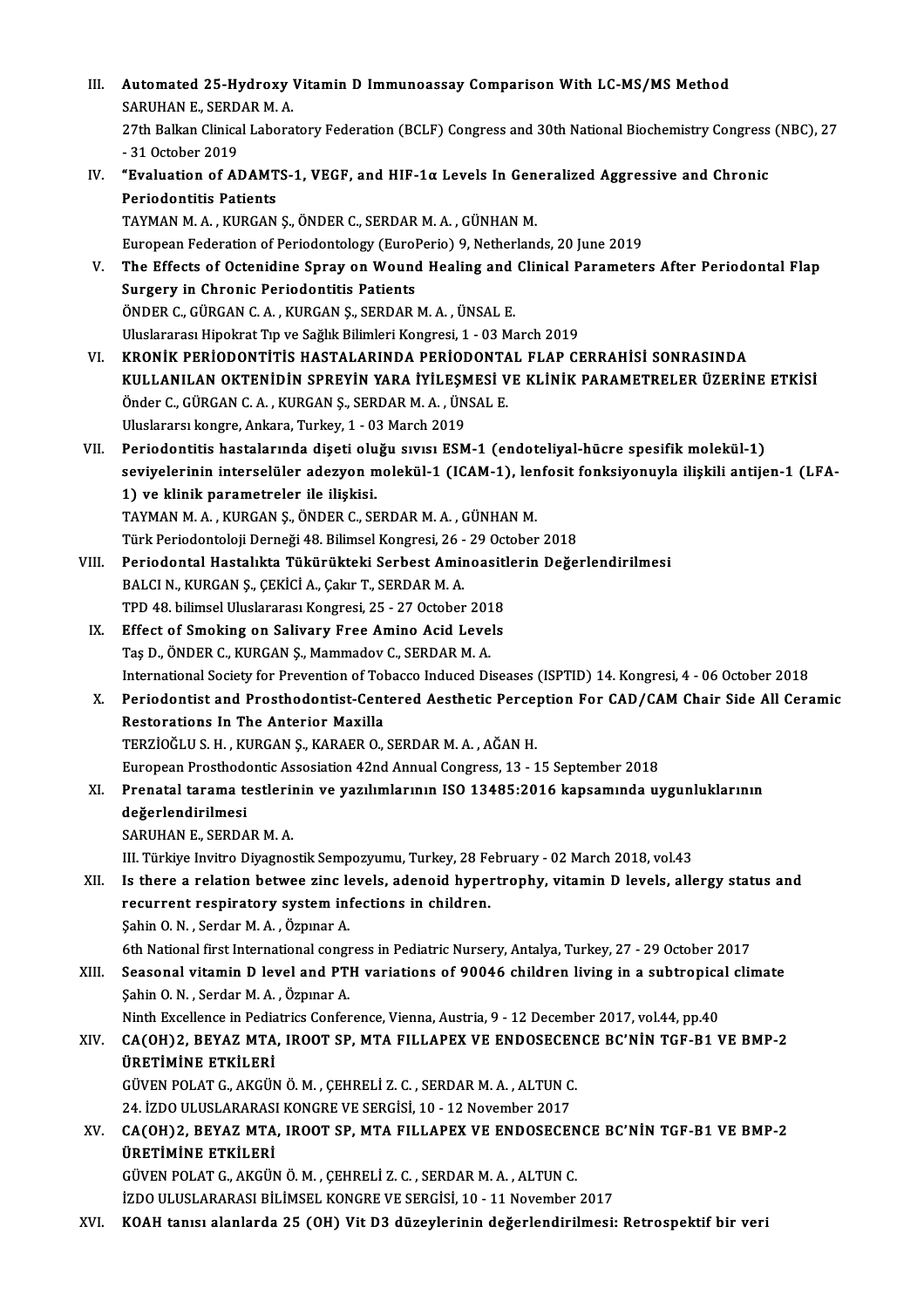|             | madenciliği çalışması                                                                                                                                          |
|-------------|----------------------------------------------------------------------------------------------------------------------------------------------------------------|
|             | Kolay M., Kolay Z. D., Yılmaz E. A., Serteser M., Serdar M. A.                                                                                                 |
|             | TÜSAD 39. Ulusal Kongresi, İzmir, Turkey, 14 - 17 October 2017, pp.264                                                                                         |
| XVII.       | AKILCI LABORATUVAR ŞİFRELERİ                                                                                                                                   |
|             | KONUKOĞLU D., CANBULAT C., AKIN K. O., KURAL A., İŞBİLEN BAŞOK B., ÇOŞKUN A., SERDAR M. A., AKOĞLU H.                                                          |
|             | KLİNİK BİYOKİMYA UZMANLARI DERNEĞİ LAB VE EXPO, Turkey, 1 - 05 October 2017                                                                                    |
| XVIII.      | Association Of Vitamin D Receptor Polymorphisms and Type 1 DM Susceptibility in Children: A Meta-<br>analysis                                                  |
|             | ATAN ŞAHİN O.N., Gökşen D., Serdar M.A., Özpınar A., Onay H.                                                                                                   |
|             | 8th Excellence in Pediatrics Conference, Londrina, Brazil, 8 - 10 December 2016, vol.6, pp.159-171                                                             |
| XIX.        | Exposure to Perchlorate in lactating women and its associations with newborn health: Are newborns                                                              |
|             | protected agains NIS inhibitors in the first days of their lives?                                                                                              |
|             | Atan Şahin O.N., Ucal Y., Serdar M.A., Blount B., Kumru P., Muhcu M., Eroğlu M., Akın C., Yıldırım Keleş Z., Turam C.,<br>et al.                               |
|             | 8th Excellence in Pediatrics Conference, London, United Kingdom, 8 - 10 December 2016, vol.1, pp.99-100                                                        |
| XX.         | Exposure to Perchlorate in Lactating Women and Its Associations with Newborn Health: Are                                                                       |
|             | newborns protected against NIS inhibitors in the first days of their lives?                                                                                    |
|             | ATAN ŞAHİN Ö. N., UÇAL Y., SERDAR M. A., SERTESER M., ÖZPINAR A.                                                                                               |
|             | Excellence in Pediatrics, United States Of America, 8 - 10 December 2016                                                                                       |
| XXI.        | 33 Farklı Osmolalite Formulü ile Ölçülen Osmolalitenin Karşılaştırılması                                                                                       |
|             | DOĞAN Ö., SERDAR M. A., KARA B., SÖNMEZ Ç.                                                                                                                     |
|             | KBUD ULUSLARARASI KATILIMLI KONGRE@LAB EXPO 2016, Turkey, 27 September - 01 October 2016                                                                       |
| XXII.       | Age, gender and season dependent changes in parathyroid hormone and vitamin D3 levels: a data<br>mining study                                                  |
|             | Serdar M. A., Can B. B., Kilercik M., Durer Z. A., Aksungar F., Serteser M., Coskun A., Ozpinar A., Unsal I.                                                   |
|             | 41st FEBS Congress on Molecular and Systems Biology for a Better Life, Kusadasi, Turkey, 3 - 08 September 2016,                                                |
| XXIII.      | vol 283, pp 86-87<br>Applying multiple linear regression model to determine the relationship between anti mullerian                                            |
|             | hormone with age, luteinizing hormone, follicle stimulating hormone and estradiol: a data mining                                                               |
|             | study                                                                                                                                                          |
|             | Olcay I. O., Serdar M. A., Celik C., Durer Z., Kilercik M., Aksungar F., Coskun A., Serteser M., Ozpinar A., Unsal I.                                          |
|             | 41st FEBS Congress on Molecular and Systems Biology for a Better Life, Kusadasi, Turkey, 3 - 08 September 2016,                                                |
|             | vol 283, pp 203<br>Diagnostic efficiency of glycosylated hemoglobin test in comparison to oral glucose tolerance test: a                                       |
| XXIV.       | data mining study                                                                                                                                              |
|             | Serteser M., Durer Z. A., Serdar M. A., Erdemgil Y., Aksungar F., Coskun A., Unsal I., Ozpinar A.                                                              |
|             | 41st FEBS Congress on Molecular and Systems Biology for a Better Life, Kusadasi, Turkey, 3 - 08 September 2016,                                                |
|             | vol 283, pp 184                                                                                                                                                |
| XXV.        | A linear regression model for estimating D-dimer levels from hsCRP, WBC, neutrophil and                                                                        |
|             | procalcitonin: a data mining study                                                                                                                             |
|             | Erdemgil Y., Kilercik M., Durer Z. A., Serdar M. A., Serteser M., Unsal I., Ozpinar A.                                                                         |
|             | 41st FEBS Congress on Molecular and Systems Biology for a Better Life, Kusadasi, Turkey, 3 - 08 September 2016,<br>vol 283, pp 177                             |
| <b>XXVI</b> | Kronik ve Agresif Periodontitis Hastalarında Cerrahi Olmayan Periodontal Tedavinin Serum                                                                       |
|             | Prokalsitonin Düzeyine Etkisi                                                                                                                                  |
|             | ÖNDER C., KURGAN Ş., BALCI N., TAYMAN M. A. , Güney Z., SERDAR M. A. , GÜNHAN M.                                                                               |
|             | Türk Periodontoloji Derneği 46. Bilimsel Kongresi, Turkey, 5 - 06 May 2016                                                                                     |
| XXVII.      | Kronik ve Agresif Periodontitis Hastalarında Cerahi Olmayan Periodontal Tedavinin Serum                                                                        |
|             | Prokalsitonin düzeyine Etkisi                                                                                                                                  |
|             | Önder C., KURGAN Ş., BALCI N., TAYMAN M. A. , Güney Z., SERDAR M. A. , GÜNHAN M.<br>46. Türk Periodontoloji Derneği Bilimsel Kongresi, Turkey, 5 - 06 May 2016 |
|             |                                                                                                                                                                |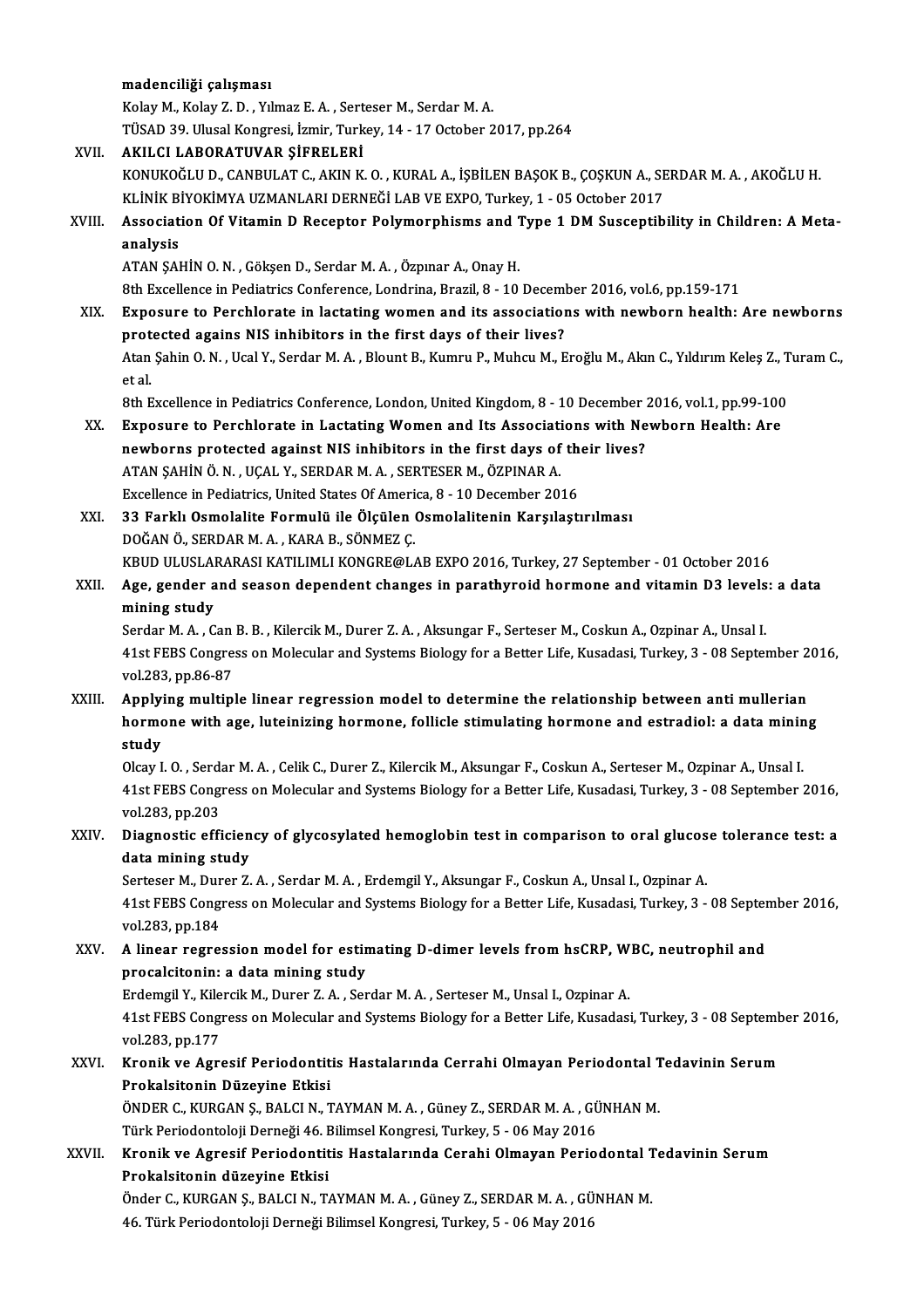| XXVIII.      | Biyokimya Ve İmmunoassay Laboratuvarindaki Otoanalizörlere Ait Test Sonuçlarinin                                                              |
|--------------|-----------------------------------------------------------------------------------------------------------------------------------------------|
|              | Karşilaştirilmasi                                                                                                                             |
|              | BAL C., SERDAR M.A., TORUN GÜNGÖR O., ERCAN M., YILDIRIMKAYA M., YILMAZ F. M.                                                                 |
|              | XXVII. Ulusal Biyokimya Kongresi, Turkey, 3 - 06 November 2015                                                                                |
| XXIX.        | Kronik Periodontal Hastalığa Sahip Tip 2 Diyabetes Mellitus ve Metabolik Sendromlu Hastaların                                                 |
|              | Tükrük ve Serum Örneklerinde İleri Glikasyon Son Ürünleri AGEs ve Reseptörlerinin RAGE Seviyeleri                                             |
|              | Altıngöz S. M., KURGAN Ş., ÖNDER C., BALCI N., TAYMAN M. A., SERDAR M. A., GÜNHAN M.                                                          |
|              | Türk Periodontoloji Derneği 45. Bilimsel Kongresi, Ankara, Turkey, 12 - 14 November 2015                                                      |
| XXX.         | VARIATION WITH AGE IN THYROID HORMONES AND ANTIBODIES AND THEIR RELATIONSHIP WITH                                                             |
|              | <b>250H VITAMIN D</b>                                                                                                                         |
|              | Erdemgil Y., Serteser M., Ünsal İ., Özpınar A., Serdar M. A.                                                                                  |
|              | XXVII. ULUSAL BİYOKİMYA KONGRESİ, Antalya, Turkey, 3 - 06 November 2015, pp.376                                                               |
| XXXI.        | <b>Comparison of Four Automated Serum Folate Assays</b>                                                                                       |
|              | İspir E., SERDAR M. A., ÖZGÜRTAŞ T., GÜLBAHAR Ö., Akın O., Yeşildal F., Kurt İ.                                                               |
|              | 21 st IFCC-EFLM European Congress of Clinical Chemistry and Laboratory Medicine, 21 - 25 June 2015                                            |
| XXXII.       | Preliminary information on impact of perchlorate exposure on thyroid function                                                                 |
|              | SERDAR M. A., Blount B., KUMRU P., Eroğlu M., Akın C., Yıldırım Keleş Z., Ucal Y., Turam C., Valentin L., Morel                               |
|              | Espinosa M, et al.                                                                                                                            |
|              | 15 th International Thyroid Congress And 85 th Annual Meeting of the American Thyroid Association, Florida,                                   |
|              | United States Of America, 18 - 23 October 2015                                                                                                |
| XXXIII.      | A Simple Method for Quantification of Six Urinary Porphyrins, Porphobilinogen and 5-Aminolevulinic                                            |
|              | Acid, Using Liquid Chromatography Tandem Mass Spectrometry                                                                                    |
|              | DOĞAN Ö., SERDAR M. A., KOZA M., SONMEZ C., İSPİR E., SERTESER M., ÜNSAL İ.                                                                   |
|              | KLİNİK BİYOKİMYA UZMANLARI DERNEĞİ ULUSLARARASI KATILIMLI KONGRE LAB EXPO 2015, Turkey, 1 - 05                                                |
|              | September 2015                                                                                                                                |
| <b>XXXIV</b> | The Effect of Periodontal Status on Oxidative Stress Biomarkers in Patients With Type 2 Diabetes                                              |
|              | Altıngöz S. M., KURGAN Ş., ÖNDER C., SERDAR M. A., BAŞKAL N., Uyanık M., ÜNLÜTÜRK U., GÜNHAN M.                                               |
|              | European federation of periodontology (Europerio) 8, Londrina, Brazil, 3 - 06 June 2015                                                       |
| <b>XXXV</b>  | Generalize Kronik Periodontitis Hastalarında Cerrahi Olmayan Periodontal Tedavinin Oksidatif Stres                                            |
|              | Parametreleri Üzerine Etkisi                                                                                                                  |
|              | KURGAN Ş., ÖNDER C., Altıngöz S. M., Behrevan H., BAĞIŞ N., SERDAR M. A.                                                                      |
| XXXVI.       | Türk Periodontoloji Derneği 43. Bilimsel Kongresi, İzmir, Turkey, 9 - 11 May 2013                                                             |
|              | Diagnostic accuracy of the Forns index, platelet count and APRI derived fibrosis index to predict<br>HCV related liver fibrosis and cirrhosis |
|              | KAYADİBİ H., YAŞAR B., ÖZKARA S., ÖVÜNÇ KURDAŞ O., SERDAR M. A.                                                                               |
|              | 13th Asia-Pacific Federation for Clinical Biochemistry and Laboratory Medicine Congress, 27 - 30 October 2013                                 |
| XXXVII.      | THE VALIDATION OF SERUM TESTOSTERON LEVELS WITH LC-MS AND COMPARISION WITH OTHER                                                              |
|              | <b>IMMUNOLOGICAL ASSAYS</b>                                                                                                                   |
|              | ÇELİK H. T., SERDAR M. A., Ozdemir s., Sezer s., BAKIR F., Soydas r., YILDIRIMKAYA M. M.                                                      |
|              | CLINICAL CHEMISTRY AND LABORATORY MEDICINE, 1 - 31 May 2011, vol.49, pp.752                                                                   |
| XXXVIII.     | Deneysel karaciğer iskemi reperfüzyon modelinde tiyoredoksin ve L NAME in karaciğer hasarı                                                    |
|              | üzerine etkilerinin karşılaştırılması                                                                                                         |
|              | AKIN K.O., SALMAN B., SERDAR M.A., YILMAZ T.U., KILIÇ N.                                                                                      |
|              | 5. Cerrahi Araştırma Kongresi, Ankara, Turkey, 10 - 12 December 2009                                                                          |
| <b>XXXIX</b> | Toxic element concentrations in hair of children show strong correlation with smoking status of                                               |
|              | family members                                                                                                                                |
|              | SERDAR M. A., Akn B., Akin K. O., Razi C., Aykut O., Yildirimkaya M.                                                                          |
|              | Annual Meeting of the American-Association-for-Clinical-Chemistry, Illinois, United States Of America, 19 - 23 July                           |
|              | 2009, vol.55                                                                                                                                  |
| XL.          | The effect of repeatabilility of fetal nuchal translucency, free human chorionic gonadotropin and                                             |
|              | pregnancy associated protein A measurements to the first trimester test results                                                               |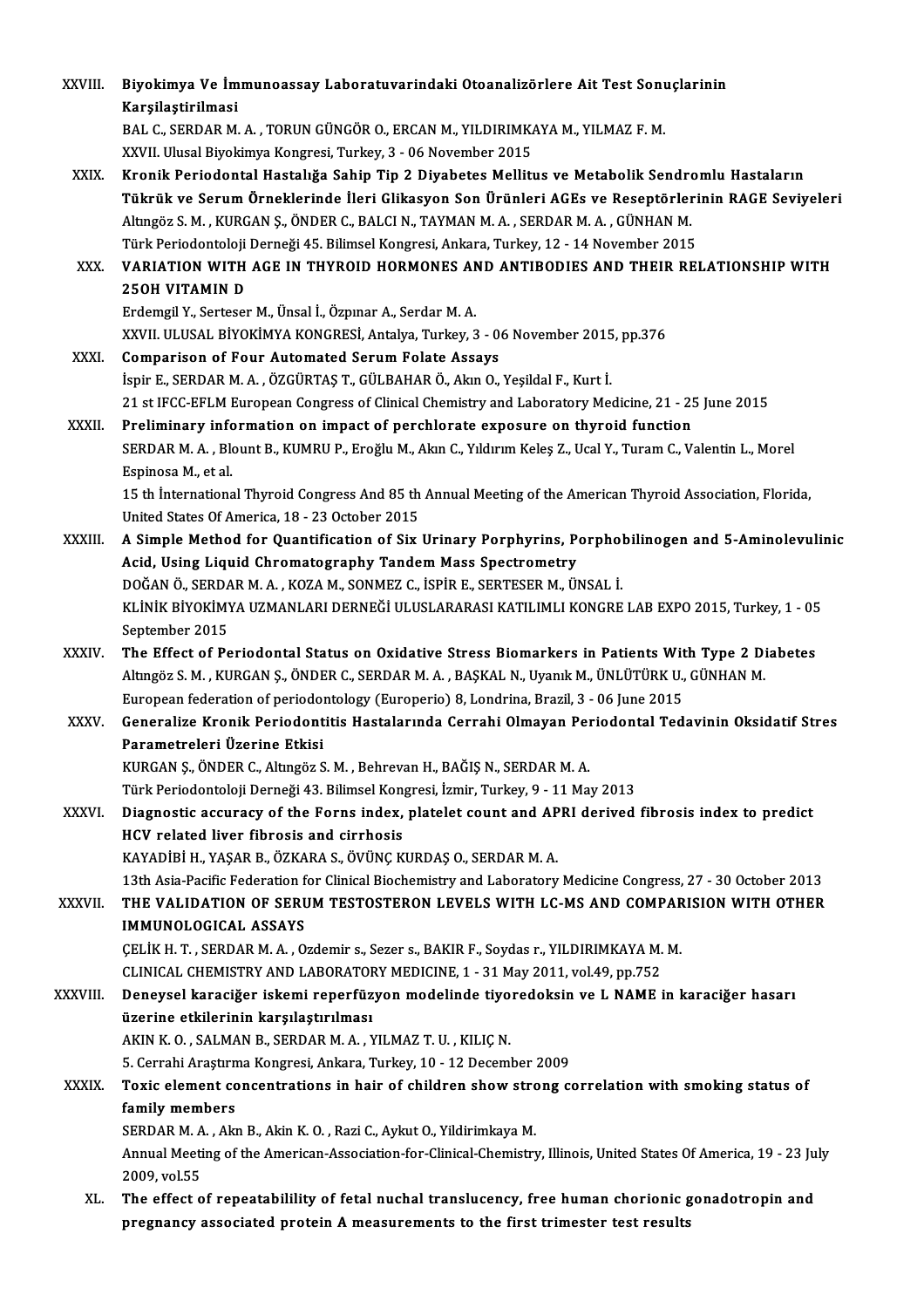SERDAR M. A. , Ozturk O., Karasahin E., Alanbay I., Ozturk M., Ercan M., Ozgurtas T., Erbil K.<br>Annual Meeting of the American Association for Clinical Chemistry, Illinois, United States ( Annual Meeting of the American-Association-for-Clinical-Chemistry, Illinois, United States Of America, 19 - 23 July<br>2009. vol.55 SERDAR M. A<br>Annual Meeti<br>2009, vol.55<br>Tovis trace Annual Meeting of the American-Association-for-Clinical-Chemistry, Illinois, United States Of America, 19 - 23<br>2009, vol.55<br>XLI. Toxic trace element pattern in patients with Non Insulin Dependant Diabetes Mellitus (NIDDM),

## 2009, vol.55<br>Toxic trace element pattern in patients with Non Insulin Dependant E<br>impaired glucose tolerance (IGT) and impaired fasting glucose (IFG)<br>SERDAR M.A., Pakir E. Hasimi A. Colik T. Akin O. Kanar L. Aylart O. Vild Toxic trace element pattern in patients with Non Insulin Dependant Diabet<br>impaired glucose tolerance (IGT) and impaired fasting glucose (IFG)<br>SERDAR M. A., Bakir F., Hasimi A., Celik T., Akin O., Kenar L., Aykut O., Yildir impaired glucose tolerance (IGT) and impaired fasting glucose (IFG)<br>SERDAR M. A. , Bakir F., Hasimi A., Celik T., Akin O., Kenar L., Aykut O., Yildirimkaya M.<br>60th Annual Meeting of the American-Association-for-Clinical-Ch SERDA<br>60th A<br>vol.54<br>Evolus 60th Annual Meeting of the American-Association-for-Clinical-Chemistry, Washington, Kiribati, 27 - 31 July 2008,<br>vol.54<br>XLII. Evaluating samples of urine sediment analysis from fully automated systems together with results

# vol.54<br><mark>Evaluating samples of ur</mark><br>microbiological cultures<br>Alin O.K., Cana O. Cizmesi Evaluating samples of urine sediment a<br>microbiological cultures<br>Akin O. K. , Gene O., Cizmeci Z., SERDAR M. A.<br>60th Annual Meeting of the American Associ

Akin O.K., Gene O., Cizmeci Z., SERDAR M.A.

microbiological cultures<br>Akin O. K. , Gene O., Cizmeci Z., SERDAR M. A.<br>60th Annual Meeting of the American-Association-for-Clinical-Chemistry, Washington, Kiribati, 27 - 31 July 2008,<br>vol.54 60th Annual Meeting of the American-Association-for-Clinical-Chemistry, Washir<br>vol.54<br>XLIII. New LDL size measurement method and LDL sizes in different groups<br>Ciban M. SERDAR M.A. Taukamata H. ErbiL M.

## vol.54<br>New LDL size measurement method and LI<br>Cihan M., SERDAR M. A. , Tsukamoto H., ErbiL M.<br>60th Annual Mesting of the American Associatio 60th Annual Meeting of the American-Association-for-Clinical-Chemistry, Washington, Kiribati, 27 - 31 July 2008, vol.54 Cihan M., SERDAR M. A., Tsukamoto H., ErbiL M.

## XLIV. Exercise induced change ofmean platelet volume (MPV) inmyocardial ischemia vol.54<br>Exercise induced change of mean platelet volume (MPV)<br>Olgun A., Karacalioglu A. O. , SERDAR M. A. , Akman S., Erbil M. K.<br>21st Congress of the Esdenstion of European Biosbomisel Socio Exercise induced change of mean platelet volume (MPV) in myocardial ischemia<br>Olgun A., Karacalioglu A. O. , SERDAR M. A. , Akman S., Erbil M. K.<br>31st Congress of the Federation-of-European-Biochemical-Societies (FEBS), İst

Olgun A., Karaca<br>31st Congress o<br>vol.273, pp.221<br>Ursodeoxyche 31st Congress of the Federation-of-European-Biochemical-Societies (FEBS), İstanbul, Turkey, 2<br>vol.273, pp.221<br>XLV. Ursodeoxycholic acid improves rat liver fibrosis better than spontaneous recovery<br>Mas M. B. Tassi L. Vural

vol.273, pp.221<br>Ursodeoxycholic acid improves rat liver fibrosis better than spontaneous recovery<br>Mas M. R. , Tasci I., Vural S. A. , Comert B., Alcigir G., SERDAR M. A. , Mas N., Isik A. T. , Ates Y., Uzunalimoglu O.<br>41st Ursodeoxycholic acid improves rat liver fibrosis better than spontaneous recovery<br>Mas M. R. , Tasci I., Vural S. A. , Comert B., Alcigir G., SERDAR M. A. , Mas N., Isik A. T. , Ates Y., Uzunalimoglu O.<br>41st Annual Meeting Mas M.<br>41st Ar<br>vol.44 41st Annual Meeting of the European-Association-for-the-Study-of-the-Liver, Vienna, Austria, 26 - 30 April 2006,<br>2006, vol.44<br>XLVI. A comparison of 3 prostat specific antigen assays vol.44<br>A comparison of 3 prostat specific antigen assays<br>Ozgurtas T., Erbil M., Saruhan E., SERDAR M. A. , Yaman H.<br>57th Annual Meeting of the American Association for Clin

57th Annual Meeting of the American-Association-for-Clinical-Chemistry, Florida, United States Of America, 24 - 28<br>July 2005, vol.51 Ozgurtas T., Erbil<br>57th Annual Meet<br>July 2005, vol.51<br>Protective offee 57th Annual Meeting of the American-Association-for-Clinical-Chemistry, Florida, United States Of America, 24<br>July 2005, vol.51<br>XLVII. Protective effect of a novel grape seed proanthocyanidin (IH636) extract against sodium

# July 2005, vol.51<br>Protective effect of a novel g<br>induced cataract in rat eyes<br>Dunylon A, EVEREVI JOČI U.C. I Protective effect of a novel grape seed proanthocyanidin (IH636) extract against sodium-<br>induced cataract in rat eyes<br>Durukan A., EVEREKLİOĞLU C., Hurmeric V., SERDAR M. A. , Erdurman C., Bayraktar M., Mumcuoglu T.<br>Mesting

induced cataract in rat eyes<br>Durukan A., EVEREKLİOĞLU C., Hurmeric V., SERDAR M. A. , Erdurman C., Bayraktar M., Mumcuoglu T.<br>Meeting of the Association-for-Research-in-Vision-and-Ophthalmology (ARVO 2005), Florida, United Durukan A., EVEREKLİOĞLU C., H<br>Meeting of the Association-for-Re<br>America, 1 - 05 May 2005, vol.46<br>Synovial noutronbil ettrective Meeting of the Association-for-Research-in-Vision-and-Ophthalmology (ARVO 2005), Florida, United States Of<br>America, 1 - 05 May 2005, vol.46<br>XLVIII. Synovial neutrophil-attractive chemokine levels in patients with inflammat

# America, 1 - 05 May 2005, vol.46<br>Synovial neutrophil-attractive chemokine levels in pat<br>cause(s) the influx of neutrophils into synovial fluid?<br>Frdem H. Bay S. SEPDAR M.A. Simeek L. Dine A. Pekel A. Mi Synovial neutrophil-attractive chemokine levels in patients with inflamicause(s) the influx of neutrophils into synovial fluid?<br>Erdem H., Pay S., SERDAR M. A. , Simsek I., Dinc A., Pekel A., Musabak U., Turan M.<br>Annual Eur

cause(s) the influx of neutrophils into synovial fluid?<br>Erdem H., Pay S., SERDAR M. A. , Simsek I., Dinc A., Pekel A., Musabak U., Turan M.<br>Annual European Congress of Rheumatology (EULAR 2004), Berlin, Germany, 9 - 12 Jun Erdem H., Pay S., SERDAR M. A., Simsek I., Dinc A., Pekel A., Musabak U., Turan M.<br>Annual European Congress of Rheumatology (EULAR 2004), Berlin, Germany, 9 - 12 June 2004, vol.63, pp.1<br>XLIX. The relationship between urina Annual European Congress of Rheumatology (EULAR 2004), Berlin, Germany, 9<br>The relationship between urinary neopterin levels and disease activity<br>Durukan A., Hurmeric V., Akgul O., SERDAR M. A. , Kilic S., Russell S., Bayra The relationship between urinary neopterin levels and disease activity in patients with uveitis<br>Durukan A., Hurmeric V., Akgul O., SERDAR M. A. , Kilic S., Russell S., Bayraktar M.<br>Annual Meeting of the Association-for-Res Durukan A., Hurmeric V., A<br>Annual Meeting of the Ass<br>24 - 29 April 2004, vol.45<br>Liver fibrosis regresses

## Annual Meeting of the Association-for-Research-in-Vision-and-Ophthalmology, Florida, United States Of America<br>24 - 29 April 2004, vol.45<br>L. Liver fibrosis regresses better with peginterferon alpha and ursodeoxycholic acid 24 - 29 April 2004, vol.45<br>Liver fibrosis regresse<br>spontaneous recovery<br>Tessi L Mee M - Vural S - M Liver fibrosis regresses better with peginterferon alpha and ursod<br>spontaneous recovery<br>Tasci I., Mas M., Vural S., Mas N., SERDAR M. A. , Comert B., Alcigir G., Kocar I.<br>20th Annual Mesting of the European Association for

spontaneous recovery<br>Tasci I., Mas M., Vural S., Mas N., SERDAR M. A. , Comert B., Alcigir G., Kocar I.<br>38th Annual Meeting of the European-Association-for-the-Study-of-the-Liver, İstanbul, Turkey, 29 March - 01 April<br>2003 Tasci I., Mas M., Vural S., Mas N., SERDAR M. A., Comert B., Alcigir G., Kocar I.

## Activities in Scientific Journals